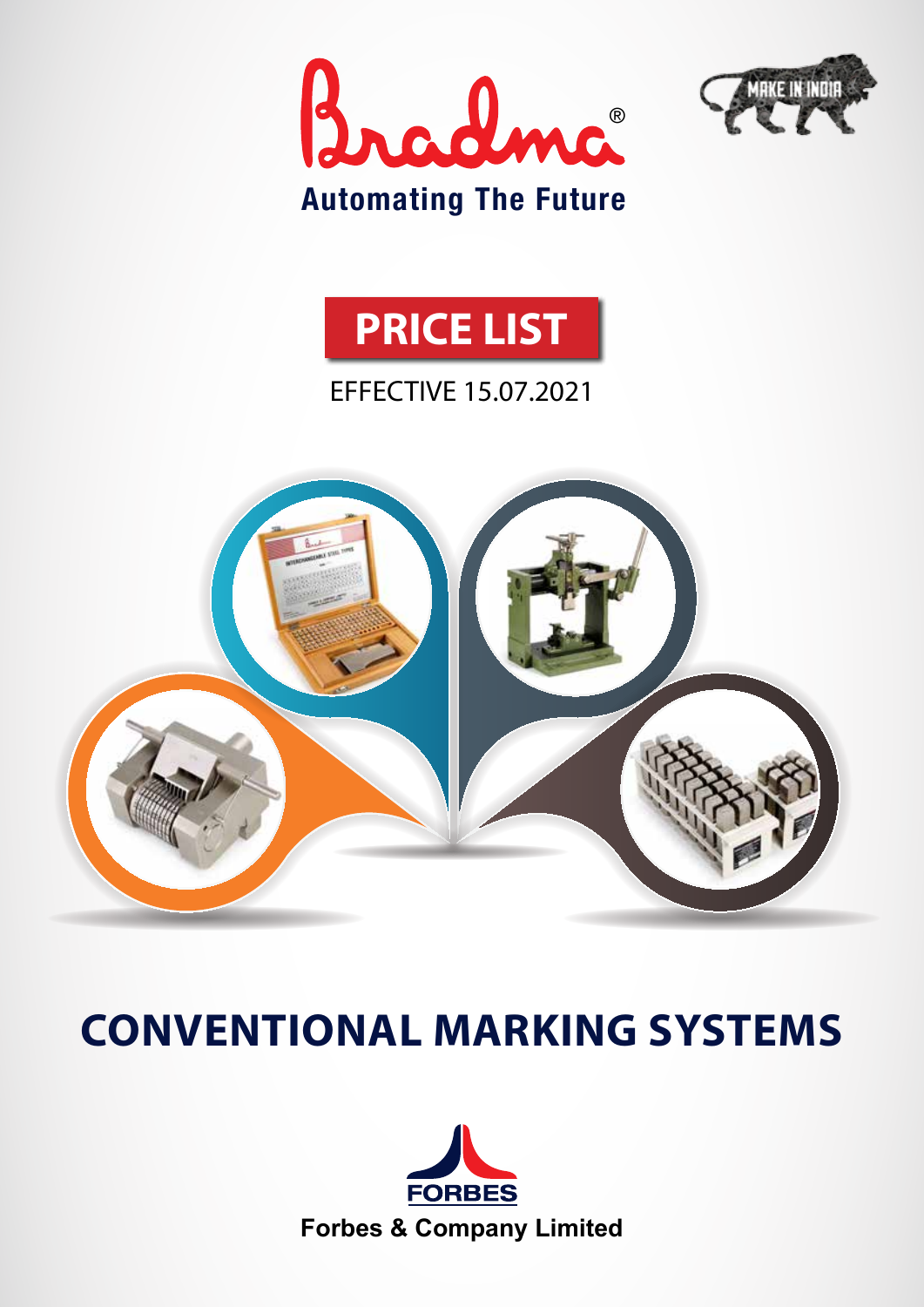

ALL RATES ARE IN RUPEES PER PIECE (Excl. of GST)

| <b>INTERCHANGEABLE STEEL TYPES - LOOSE (INCH SIZES)</b> |                  |                 |                  |               |                    |               |              |                |                   |
|---------------------------------------------------------|------------------|-----------------|------------------|---------------|--------------------|---------------|--------------|----------------|-------------------|
| <b>SIZE</b>                                             | <b>MODEL</b>     | <b>STANDARD</b> | <b>MODEL</b>     | <b>SPACER</b> | <b>MODEL</b>       | <b>DOTTED</b> | <b>MODEL</b> | <b>REVERSE</b> | <b>WOODEN BOX</b> |
| 1/16"                                                   | T <sub>062</sub> | 112             | S <sub>062</sub> | 70            | T062D              | 179           | T062R        | 190            | 1678              |
| 3/32"                                                   | T093             | 117             | S093             | 70            | T093D              | 187           | T093R        | 199            | 1843              |
| 1/8"                                                    | T <sub>125</sub> | 121             | S <sub>125</sub> | 76            | T <sub>125</sub> D | 193           | T125R        | 206            | 1843              |
| 3/16"                                                   | T <sub>187</sub> | 198             | S <sub>187</sub> | 87            | T187D              | 316           | <b>T187R</b> | 336            | 2134              |
| 1/4"                                                    | T <sub>250</sub> | 201             | S <sub>250</sub> | 123           | T <sub>250</sub> D | 321           | <b>T250R</b> | 341            | 2198              |
| 3/8"                                                    | T <sub>375</sub> | 370             | S375             | 354           | T375D              | 592           | <b>T375R</b> | 628            | 2363              |

### ALL RATES ARE IN RUPEES PER PIECE (Excl. of GST)

| <b>INTERCHANGEABLE STEEL TYPES - LOOSE (METRIC SIZES)</b> |                  |                 |                   |               |                    |               |              |                |                   |
|-----------------------------------------------------------|------------------|-----------------|-------------------|---------------|--------------------|---------------|--------------|----------------|-------------------|
| <b>SIZE</b>                                               | <b>MODEL</b>     | <b>STANDARD</b> | <b>MODEL</b>      | <b>SPACER</b> | <b>MODEL</b>       | <b>DOTTED</b> | <b>MODEL</b> | <b>REVERSE</b> | <b>WOODEN BOX</b> |
| 1 <sub>MM</sub>                                           | T010             | 134             | S010              | 70            | <b>T010D</b>       | 444           | <b>T010R</b> | 200            | 1703              |
| 2MM                                                       | T020             | 114             | S <sub>0</sub> 20 | 70            | <b>T020D</b>       | 444           | <b>T020R</b> | 172            | 1703              |
| 3MM                                                       | T030             | 119             | S030              | 74            | <b>T030D</b>       | 483           | <b>T030R</b> | 179            | 1766              |
| 4MM                                                       | T040             | 155             | S040              | 96            | <b>T040D</b>       | 483           | <b>T040R</b> | 232            | 1766              |
| 5MM                                                       | T050             | 160             | S050              | 85            | <b>T050D</b>       | 636           | <b>T050R</b> | 238            | 1792              |
| 6MM                                                       | T <sub>060</sub> | 163             | S060              | 130           | <b>T060D</b>       | 648           | <b>T060R</b> | 244            | 1792              |
| 8MM                                                       | <b>T080</b>      | 325             | <b>S080</b>       | 153           | <b>T080D</b>       | 864           | <b>T080R</b> | 486            | 1817              |
| 10MM                                                      | T <sub>100</sub> | 345             | S <sub>100</sub>  | 163           | T <sub>100</sub> D | 936           | <b>T100R</b> | 518            | 1817              |
| 12MM                                                      | T <sub>120</sub> | 471             | S <sub>120</sub>  | 174           | T120D              | 1030          | <b>T120R</b> | 707            | ٠                 |
| <b>16MM</b>                                               | T <sub>160</sub> | 451             | S <sub>160</sub>  | 180           | T160D              | 1106          | <b>T160R</b> | 572            | $\qquad \qquad =$ |

| <b>SPECIAL IST LOOSE</b>     |              |  |  |
|------------------------------|--------------|--|--|
| <b>Description</b>           | List Price ₹ |  |  |
| 100091 IST SP RD 1.5MM       | 262          |  |  |
| 100225 IST SP RD 2MM         | 256          |  |  |
| <b>TC020 IST CRMP 2MM</b>    | 263          |  |  |
| 93346 FEM.CRIMP WITH NICK    | 283          |  |  |
| 94125 IST SPL.L-SHAPE 1.60MM | 309          |  |  |
| 94525 IST SPL. 8MM T-SHAPED  | 322          |  |  |
| <b>TC020 IST CRMP 2MM</b>    | 263          |  |  |

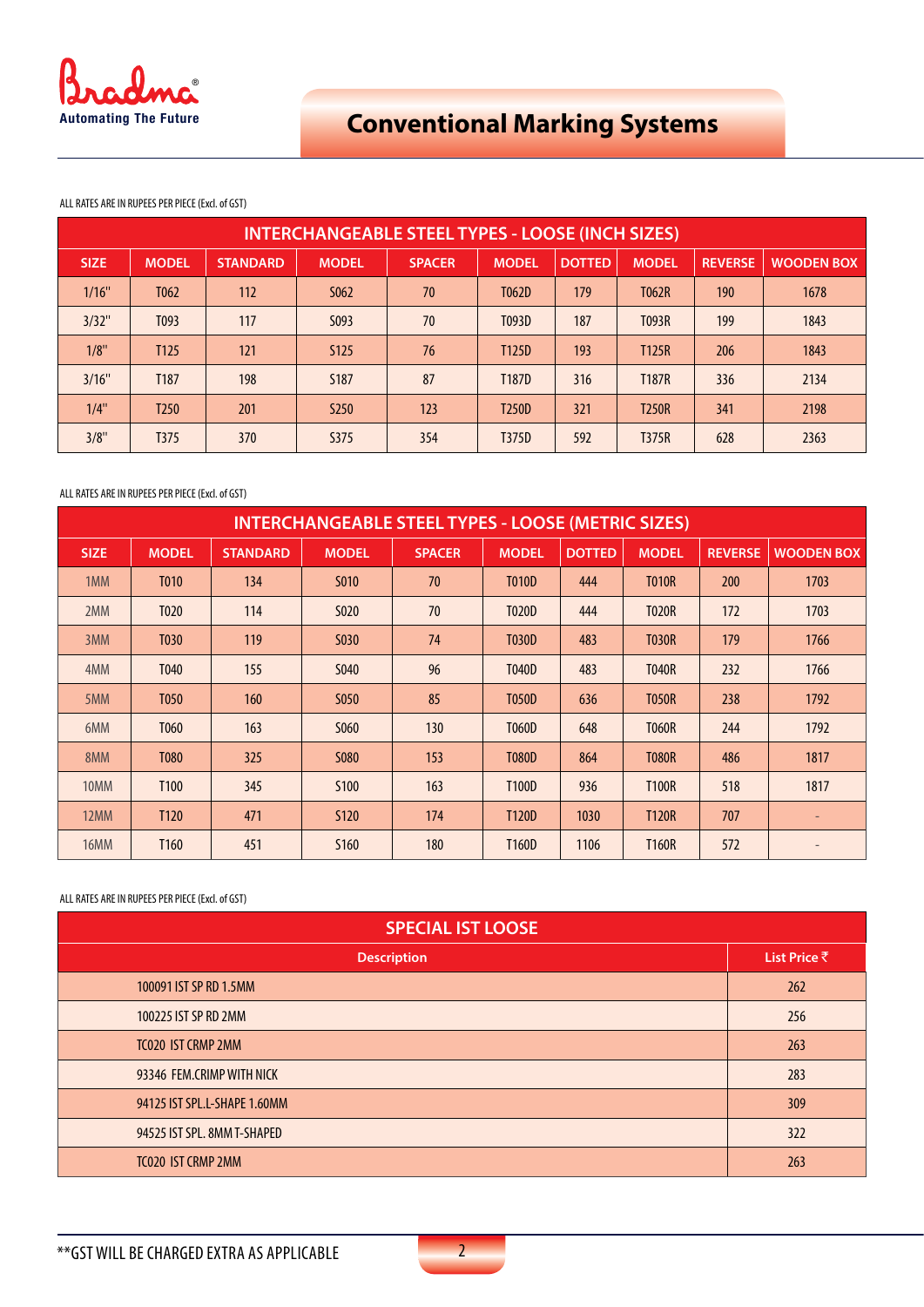

### ALL RATES ARE IN RUPEES PER PIECE (Excl. of GST)

| <b>INTERCHANGEABLE STEEL TYPE SET WITH HOLDER</b> |                                         |       |  |  |  |
|---------------------------------------------------|-----------------------------------------|-------|--|--|--|
| <b>SAP Code</b>                                   | <b>Description</b>                      |       |  |  |  |
| FCA0100900                                        | 112BH062 IST SET WITH HOLDER SIZE 1/16" | 13696 |  |  |  |
| FCA0100901                                        | 112BH093 IST SET WITH HOLDER SIZE 3/32" | 14763 |  |  |  |
| FCA0100902                                        | 112BH125 IST SET WITH HOLDER SIZE 1/8"  | 15081 |  |  |  |
| FCA0100903                                        | 112BH187 IST SET WITH HOLDER SIZE 3/16" | 23047 |  |  |  |
| FCA0100904                                        | 112BH250 IST SET WITH HOLDER SIZE 1/4"  | 22127 |  |  |  |
| FCA0100905                                        | 112B062 IST SET W/O HOLDER SIZE 1/16"   | 12007 |  |  |  |
| FCA0100906                                        | 112B093 IST SET W/O HOLDER SIZE 3/32"   | 12515 |  |  |  |
| FCA0100907                                        | 112B125 IST SET W/O HOLDER SIZE 1/8"    | 12895 |  |  |  |
| FCA0100908                                        | 112B187 IST SET W/O HOLDER SIZE 3/16"   | 20518 |  |  |  |
| FCA0100909                                        | 112B250 IST SET W/O HOLDER SIZE 1/4"    | 1923  |  |  |  |

| <b>INTERCHANGEABLE STEEL TYPE SET WITHOUT HOLDER</b> |                                         |              |  |  |
|------------------------------------------------------|-----------------------------------------|--------------|--|--|
| <b>SAP Code</b>                                      | <b>Description</b>                      | List Price ₹ |  |  |
| FCA0101205                                           | IST FONT SET WITH HOLDER SIZE 1MM       | 15882        |  |  |
| FCA0100911                                           | 112BH020 IST SET WITH HOLDER SIZE 2MM   | 14141        |  |  |
| FCA0100912                                           | 112BH030 IST SET WITH HOLDER SIZE 3MM   | 14979        |  |  |
| FCA0100913                                           | 112BH040 IST SET WITH HOLDER SIZE 4MM   | 18499        |  |  |
| FCA0100914                                           | 112BH050 IST SET WITH HOLDER SIZE 5MM   | 18359        |  |  |
| FCA0100915                                           | 112BH060 IST SET WITH HOLDER SIZE 6MM   | 18486        |  |  |
| FCA0100916                                           | 112B010 IST SET WITHOUT HOLDER SIZE 1MM | 14166        |  |  |
| FCA0100917                                           | 112B020 IST SET WITHOUT HOLDER SIZE 2MM | 12261        |  |  |
| FCA0100918                                           | 112B030 IST SET WITHOUT HOLDER SIZE 3MM | 12769        |  |  |
| FCA0100919                                           | 112B040 IST SET WITHOUT HOLDER SIZE 4MM | 16326        |  |  |
| FCA0100920                                           | 112B050 IST FONT SET W/O HOLDER SIZE 5M | 16707        |  |  |
| FCA0100921                                           | 112B060 IST SET WITHOUT HOLDER SIZE 6MM | 17089        |  |  |
| FCA0100922                                           | 66BH080 IST SET WITH HOLDER SIZE 8MM    | 25417        |  |  |
| FCA0100923                                           | 66BH100 IST SET WITH HOLDER SIZE 10MM   | 27259        |  |  |
| FCA0100924                                           | 66B080 IST SET W/O HOLDER SIZE 8MM      | 20303        |  |  |
| FCA0100925                                           | 66B100 IST SET W/O HOLDER SIZE 10MM     | 22367        |  |  |

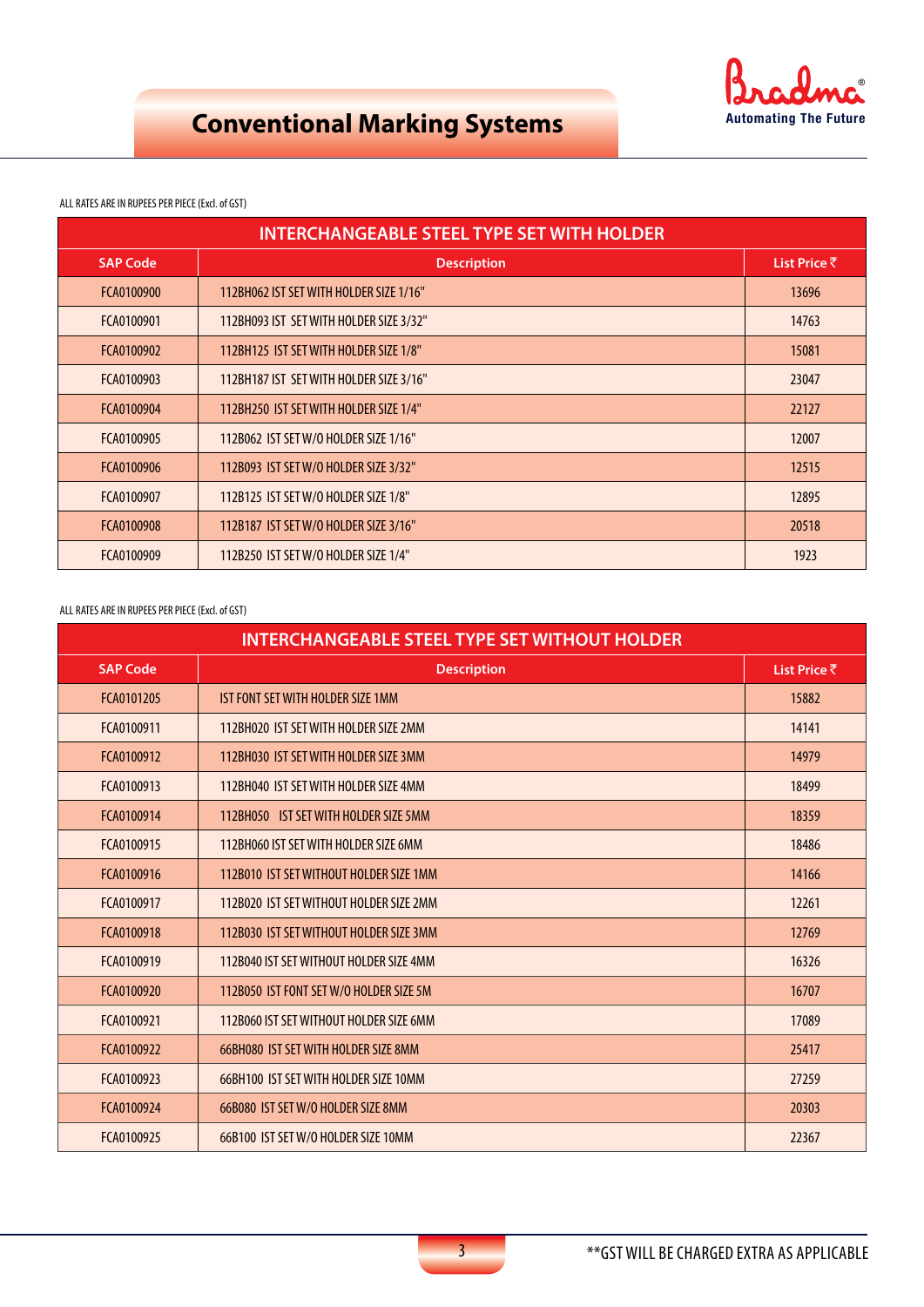

### ALL RATES ARE IN RUPEES PER PIECE (Excl. of GST)

| <b>INTERCHANGEABLE STEEL TYPE NUMBER SET WITHOUT HOLDER</b> |                                          |              |  |  |  |
|-------------------------------------------------------------|------------------------------------------|--------------|--|--|--|
| <b>SAP Code</b>                                             | <b>Description</b>                       | List Price ₹ |  |  |  |
| FCA0105922                                                  | 56BN062 IST NUMBER SET W/O HOLDER -1/16" | 6228         |  |  |  |
| FCA0105923                                                  | 56BN020 IST NUMBER SET W/O HOLDER -2MM   | 6360         |  |  |  |
| FCA0105924                                                  | 56BN093 IST NUMBER SET W/O HOLDER -3/32" | 6491         |  |  |  |
| FCA0105925                                                  | 56BN30 IST NUMBER SET W/O HOLDER -3 MM   | 6643         |  |  |  |
| FCA0105926                                                  | 56BN125 IST NUMBER SET W/O HOLDER -1/8"  | 6729         |  |  |  |

### ALL RATES ARE IN RUPEES PER PIECE (Excl. of GST)

| <b>INTERCHANGEABLE STEEL TYPE DOTTED SET</b> |                                          |              |  |  |  |
|----------------------------------------------|------------------------------------------|--------------|--|--|--|
| <b>SAP Code</b>                              | <b>Description</b>                       | List Price ₹ |  |  |  |
| FCA0101206                                   | 112B030D IST FONT SET W/O HOLDER DOTTED  | 46874        |  |  |  |
| FCA0103187                                   | 112BH040 IST SET WITH HOLDER DOTTED      | 59001        |  |  |  |
| FCA0103685                                   | 112BH093 IST SET WITH HOLDER DOTTED      | 15300        |  |  |  |
| FCA0109231                                   | 112BH030D IST FONT SET WITH HOLDER DOTTE | 54863        |  |  |  |

| HAND HELD PUNCHES (HHP) (HAND HELD PUNCHES LOOSE) |                      |  |  |
|---------------------------------------------------|----------------------|--|--|
| <b>Description</b>                                | List price $\bar{z}$ |  |  |
| HHP 2MM                                           | 286                  |  |  |
| HHP 3MM                                           | 294                  |  |  |
| HHP 4MM                                           | 338                  |  |  |
| HHP 5MM                                           | 355                  |  |  |
| HHP 6MM                                           | 382                  |  |  |
| HHP 8MM                                           | 407                  |  |  |
| HHP 10MM                                          | 444                  |  |  |
| HHP 12MM                                          | 890                  |  |  |
| HHP 16MM                                          | 2033                 |  |  |
| HHP 20MM                                          | 3049                 |  |  |
| HHP 25MM                                          | 3177                 |  |  |

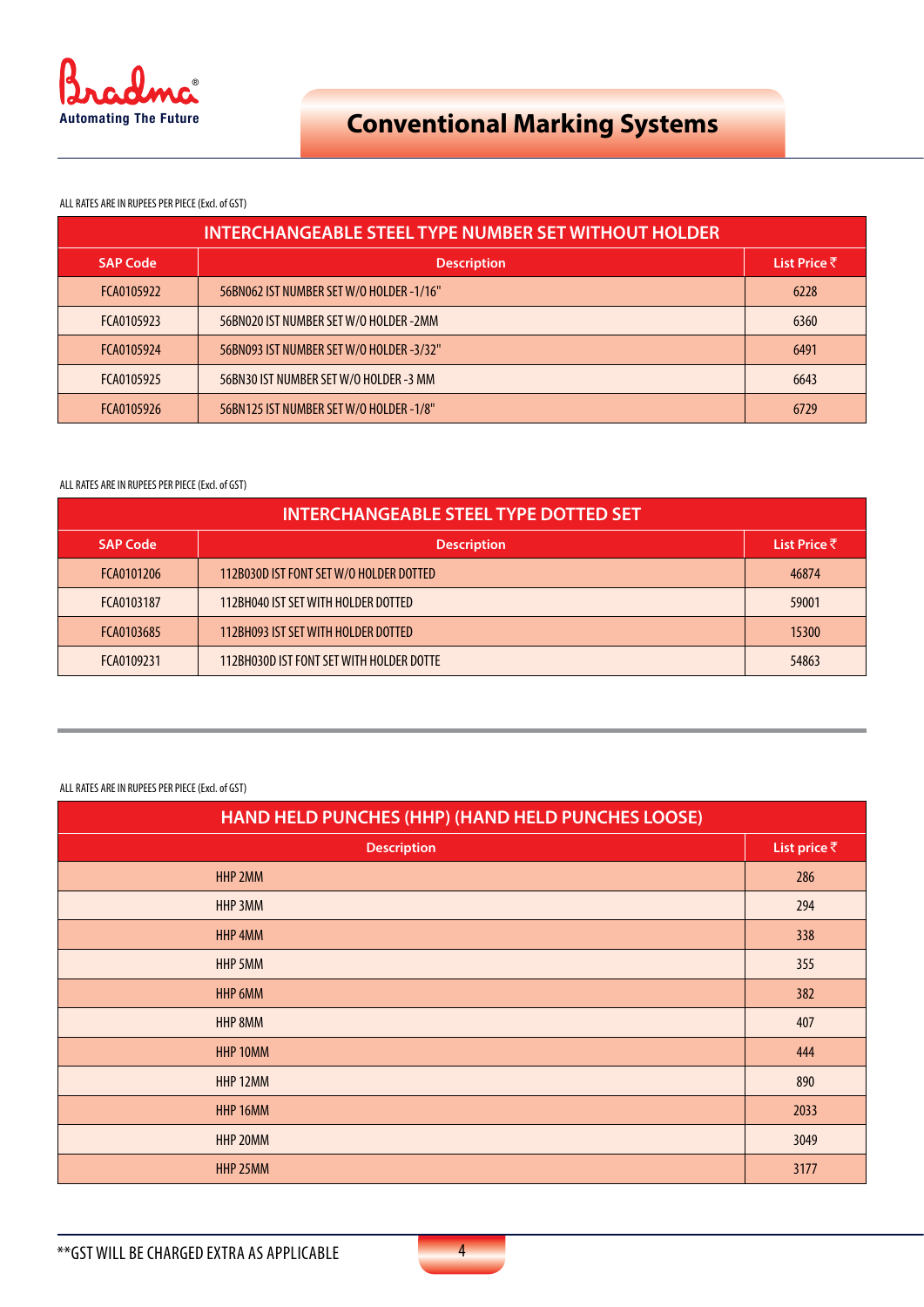

ALL RATES ARE IN RUPEES PER PIECE (Excl. of GST)

| <b>DOTTED HHP LOOSE</b>                   |                      |  |  |
|-------------------------------------------|----------------------|--|--|
| <b>Description</b>                        | List price $\bar{z}$ |  |  |
| <b>HHP030D Hand Punch Dotted Size 3mm</b> | 724                  |  |  |
| <b>HHP040D Hand Punch Dotted Size 4mm</b> | 902                  |  |  |
| <b>HHP050D Hand Punch Dotted Size 5mm</b> | 991                  |  |  |
| <b>HHP060D Hand Punch Dotted Size 6mm</b> | 1036                 |  |  |
| <b>HHP080D Hand Punch Dotted Size 8mm</b> | 1214                 |  |  |

### ALL RATES ARE IN RUPEES PER PIECE (Excl. of GST)

| <b>HHP ALPHA SETS</b> |                                         |       |  |  |  |
|-----------------------|-----------------------------------------|-------|--|--|--|
| <b>Material</b>       | <b>Description</b>                      |       |  |  |  |
| FCB0100369            | 26HHP062 ALPHA SET A TO Z SIZE 1.6MM    | 7618  |  |  |  |
| FCB0100370            | 26HHP020 HHP ALPHA SET A TO Z SIZE 2MM  | 7618  |  |  |  |
| FCB0100361            | 26HHP030 HHP ALPHA SET A TO Z SIZE 3MM  | 7204  |  |  |  |
| FCB0100371            | 26HHP040 HHP ALPHA SET A TO Z SIZE 4MM  | 8957  |  |  |  |
| FCB0100372            | 26HHP050 HHP ALPHA SET A TO Z SIZE 5MM  | 8957  |  |  |  |
| FCB0100362            | 26HHP060 HHP ALPHA SET A TO Z SIZE 6MM  | 9072  |  |  |  |
| FCB0100363            | 26HHP080 HHP ALPHA SET A TO Z SIZE 8MM  | 10265 |  |  |  |
| FCB0100364            | 26HHP100 HHP ALPHA SET A TO Z SIZE 10MM | 11136 |  |  |  |
| FCB0100378            | 26HHP120 HHP ALPHA SET A TO Z SIZE 12MM | 17038 |  |  |  |
| FCB0100499            | 26HHP160 HHP ALPHA SET A TO Z SIZE 16MM | 40656 |  |  |  |
| FCB0101720            | 26HHP200 HHP ALPHA SET A TO Z SIZE 20MM | 50820 |  |  |  |

| <b>HHP DOTTED ALPHA SETS</b> |                                           |       |  |  |  |
|------------------------------|-------------------------------------------|-------|--|--|--|
| <b>Material</b>              | <b>Description</b>                        |       |  |  |  |
| FCB0102713                   | 26HHP020D HHP DOTTED SET A TO Z SIZE 2MM  | 11435 |  |  |  |
| FCB0100541                   | 26HHP030D HHP DOTTED SET A TO Z SIZE 3MM  | 19032 |  |  |  |
| FCB0100578                   | 26HHP040D HHP DOTTED SET A TO Z SIZE 4MM  | 23657 |  |  |  |
| FCB0100615                   | 26HHP050D HHP DOTTED SET A TO Z SIZE 5MM  | 25969 |  |  |  |
| FCB0100652                   | 26HHP060D HHP DOTTED SET A TO Z SIZE 6MM  | 23422 |  |  |  |
| FCB0100689                   | 26HHP080D HHP DOTTED SET A TO Z SIZE 8MM  | 32436 |  |  |  |
| FCB0101587                   | 26HHP100D HHP DOTTED SET A TO Z SIZE 10MM | 35574 |  |  |  |
| FCB0102501                   | 26HHP120D HHP DOTTED SET A TO Z SIZE 12MM | 38115 |  |  |  |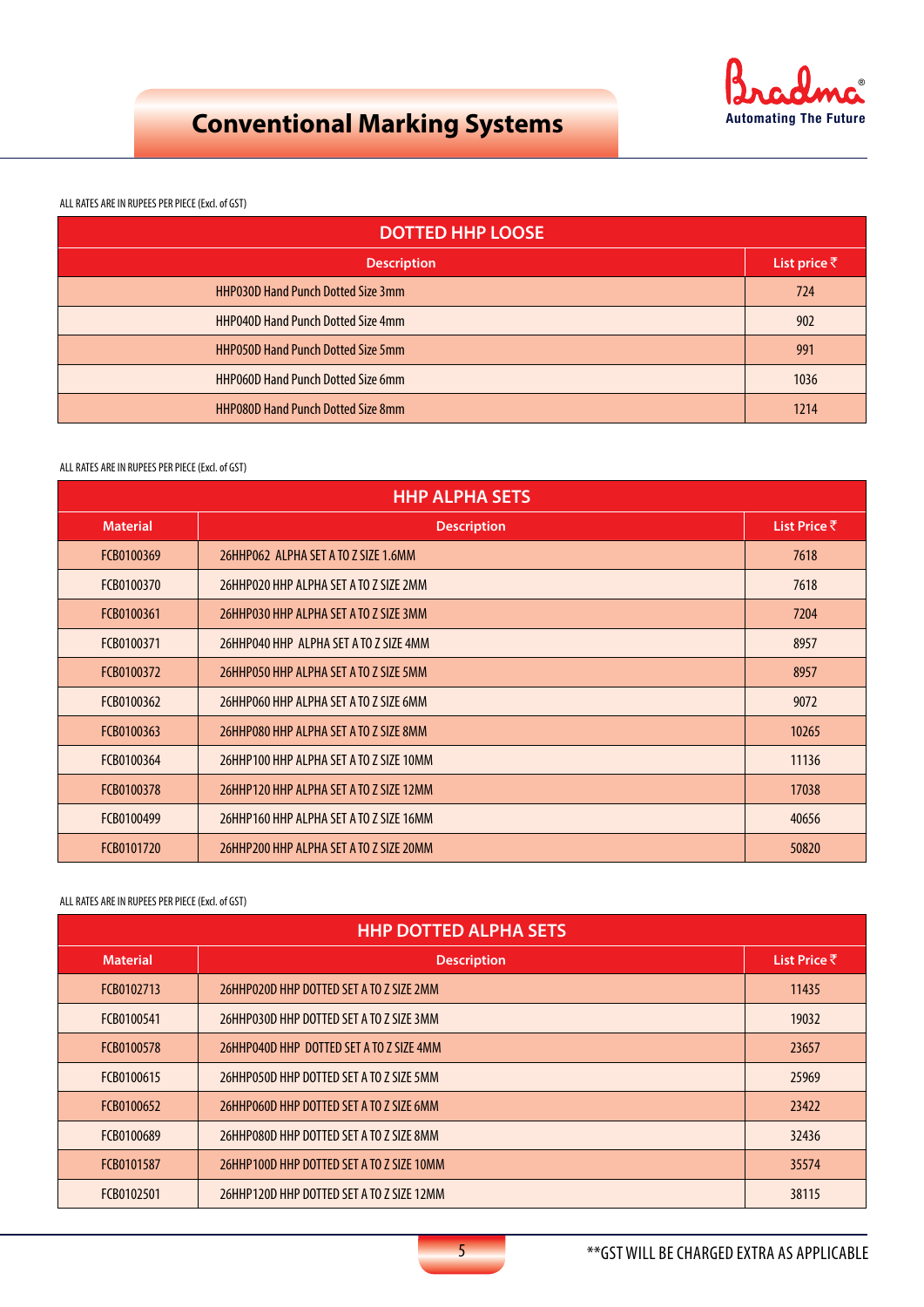

ALL RATES ARE IN RUPEES PER PIECE (Excl. of GST)

| <b>HHP SPECIALS ALPHA SETS</b> |                                             |              |  |  |
|--------------------------------|---------------------------------------------|--------------|--|--|
| <b>Material</b>                | <b>Description</b>                          | List Price ₹ |  |  |
| FCB0101255                     | 26HHP250D HHP DOTTED SET A TO Z SIZE 1/4"   | 14100        |  |  |
| FCB0101998                     | 26HHP375D HHP DOTTED SET A TO Z SIZE 3/8"   | 48279        |  |  |
| FCB0102632                     | 26HHP187D HHP DOTTED SET A TO Z SIZE 3/16"  | 13845        |  |  |
| FCB0102646                     | 26HHP500D HHP DOTTED SET A TO Z SIZE 1/2"   | 38115        |  |  |
| FCB0101381                     | 26HHP030R HHP REVERSE SET A TO Z SIZE 3MM   | 10806        |  |  |
| FCB0101453                     | 26HHP187R HHP REVERSE SET A TO Z SIZE 3/16" | 13845        |  |  |
| FCB0101519                     | 26HHP050R HHP REVERSE SET A TO Z SIZE 5MM   | 27202        |  |  |
| FCB0101713                     | 26HHP080R HHP REVERSE SET A TO Z SIZE 8MM   | 32652        |  |  |
| FCB0102414                     | 26HHP100R HHP REVERSE SET A TO Z SIZE 10MM  | 35574        |  |  |
| FCB0102451                     | 26HHP030R HHP REVERSE SET A TO Z SIZE 3MM   | 19032        |  |  |
| FCB0102628                     | 26HHP250R HHP REVERSE SET A TO Z SIZE 1/4"  | 23422        |  |  |
| FCB0102653                     | 26HHP060R HHP REVERSE SET A TO Z SIZE 6MM   | 23422        |  |  |
| FCB0102720                     | 26HHP020R HHP REVERSE SET A TO Z SIZE 2MM   | 11435        |  |  |

### ALL RATES ARE IN RUPEES PER PIECE (Excl. of GST)

| <b>HHP NUMBER SETS</b> |                                          |              |
|------------------------|------------------------------------------|--------------|
| <b>Material</b>        | <b>Description</b>                       | List Price ₹ |
| FCB0100373             | 9HHP062 HHP NUMBER SET 0 TO 8 SIZE 1.6MM | 2802         |
| FCB0100374             | 9HHP020 HHP NUMBER SET 0 TO 8 SIZE 2MM   | 2782         |
| FCB0100365             | 9HHP030 HHP NUMBER SET 0 TO 8 SIZE 3MM   | 2541         |
| FCB0100375             | 9HHP040 HHP NUMBER SET 0 TO 8 SIZE 4MM   | 3170         |
| FCB0100376             | 9HHP050 HHP NUMBER SET 0 TO 8 SIZE 5MM   | 3209         |
| FCB0100366             | 9HHP060 HHP NUMBER SET 0 TO 8 SIZE 6MM   | 3209         |
| FCB0100367             | 9HHP080 HHP NUMBER SET 0 TO 8 SIZE 8MM   | 3761         |
| FCB0100368             | 9HHP100 HHP NUMBER SET 0 TO 8 SIZE 10MM  | 3939         |
| FCB0100377             | 9HHP120 HHP NUMBER SET 0 TO 8 SIZE 12MM  | 6029         |
| FCB0101924             | 9HHP160 HHP NUMBER SET 0 TO 8 SIZE 16MM  | 8176         |
| FCB0100501             | 9HHP200 HHP NUMBER SET OTO8 SIZE 20MM    | 19058        |

\* Prices for spares not covered above will be quoted on request

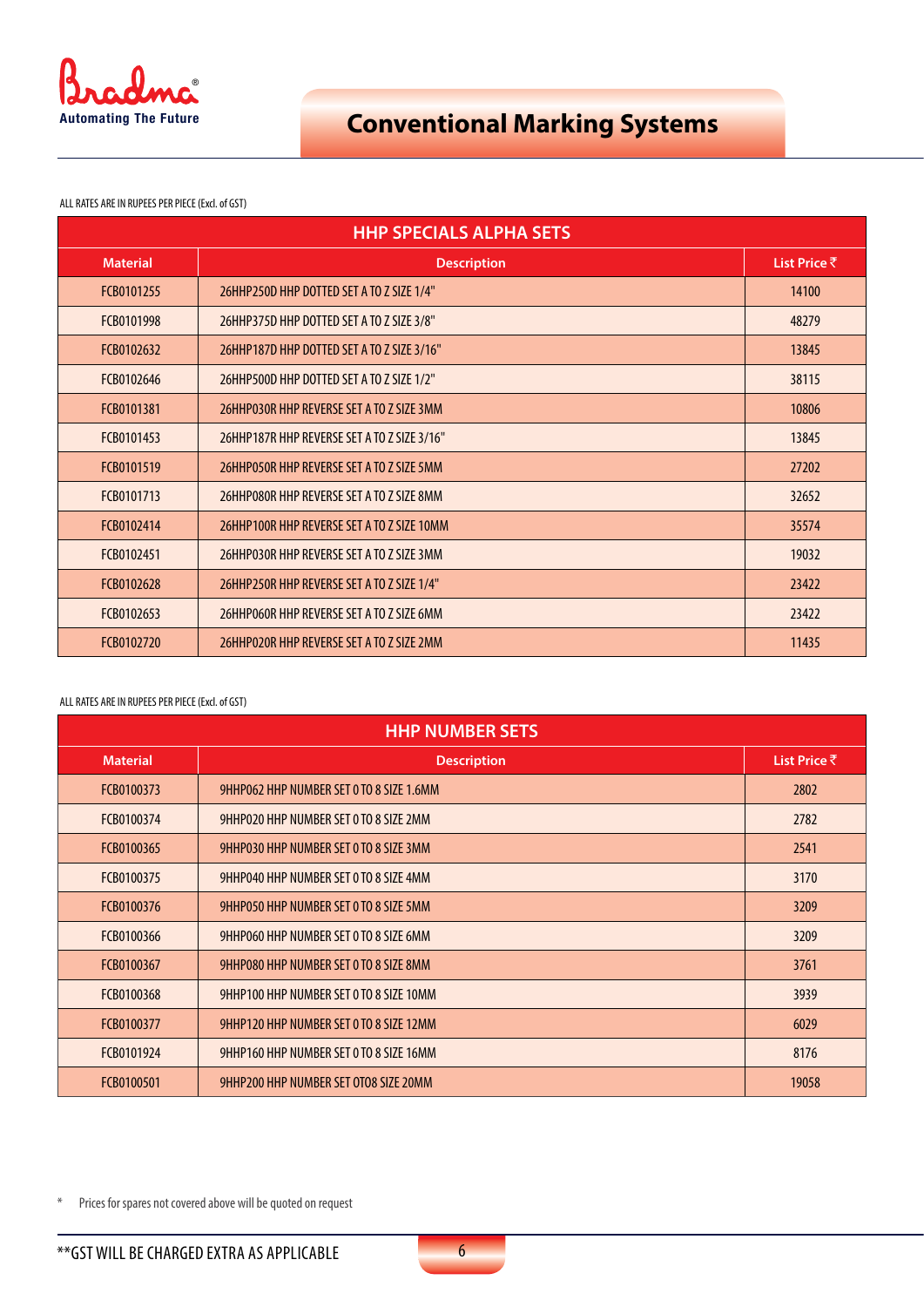

### ALL RATES ARE IN RUPEES PER PIECE (Excl. of GST)

| <b>HHP NUMBER DOTTED SETS</b> |                                          |              |
|-------------------------------|------------------------------------------|--------------|
| <b>Material</b>               | <b>Description</b>                       | List Price ₹ |
| FCB0102714                    | 9HHP020D HHP DOTTED SET 0 TO 8 SIZE 2MM  | 5276         |
| FCB0100540                    | 9HHP030D HHP DOTTED SET 0 TO 8 SIZE 3MM  | 6645         |
| FCB0100577                    | 9HHP040D HHP DOTTED SET 0 TO 8 SIZE 4MM  | 8246         |
| FCB0100614                    | 9HHP050D HHP DOTTED SET 0 TO 8 SIZE 5MM  | 9046         |
| FCB0100651                    | 9HHP060D HHP DOTTED SET 0 TO 8 SIZE 6MM  | 9447         |
| FCB0100688                    | 9HHP080D HHP DOTTED SET 0 TO 8 SIZE 8MM  | 11047        |
| FCB0101588                    | 9HHP100D HHP DOTTED SET 0 TO 8 SIZE 10MM | 16419        |
| FCB0102502                    | 9HHP120D HHP DOTTED SET 0 TO 8 SIZE 12MM | 17630        |

### ALL RATES ARE IN RUPEES PER PIECE (Excl. of GST)

| <b>HHP SPECIAL NUMBER SETS</b> |                                           |              |
|--------------------------------|-------------------------------------------|--------------|
| <b>Material</b>                | <b>Description</b>                        | List Price ₹ |
| FCB0101256                     | 9HHP250D HHP DOTTED SET 0 TO 8 SIZE 1/4"  | 10810        |
| FCB0101997                     | 9HHP375D HHP DOTTED SET 0 TO 8 SIZE 3/8"  | 22283        |
| FCB0102633                     | 9HHP187D HHP DOTTED SET 0 TO 8 SIZE 3/16" | 6390         |
| FCB0101373                     | 9HHP500D HHP DOTTED SET 0 TO 8 SIZE 1/2"  | 17592        |
| FCB0101714                     | 9HHP080R HHP REVERSE SET 0 TO 8 SIZE 8MM  | 15070        |
| FCB0102378                     | 9HHP050R HHP REVERSE SET 0 TO 8 SIZE 5MM  | 11986        |
| FCB0102415                     | 9HHP100R HHP REVERSE SET 0 TO 8 SIZE 10MM | 16419        |
| FCB0102452                     | 9HHP030R HHP REVERSE SET 0 TO 8 SIZE 3MM  | 9086         |
| FCB0102488                     | 9HHP020R HHP REVERSE SET 0 TO 8 SIZE 2MM  | 5276         |
| FCB0102654                     | 9HHP060R HHP REVERSE SET 0 TO 8 SIZE 6MM  | 10810        |

| <b>AUTOMATIC ROTARY NUMERATOR</b> |                                                 |              |
|-----------------------------------|-------------------------------------------------|--------------|
| <b>Material</b>                   | <b>Description</b>                              | List Price ₹ |
| FCC0100094                        | <b>6AN062 AUTO NUMERATOR ASSY 1.6MM 6WHEELS</b> | 43630        |
| FCC0100089                        | <b>6AN020 AUTO NUMERATOR ASSY 2MM 6WHEELS</b>   | 43361        |
| FCC0100090                        | <b>6AN030 AUTO NUMERATOR ASSY 3MM 6WHEELS</b>   | 44424        |
| FCC0100091                        | <b>6AN040 AUTO NUMERATOR ASSY 4MM 6WHEELS</b>   | 54636        |
| FCC0100092                        | <b>6AN050 AUTO NUMERATOR ASSY 5MM 6WHEELS</b>   | 67979        |
| FCC0100093                        | <b>6AN060 AUTO NUMERATOR ASSY 6MM 6WHEELS</b>   | 75920        |

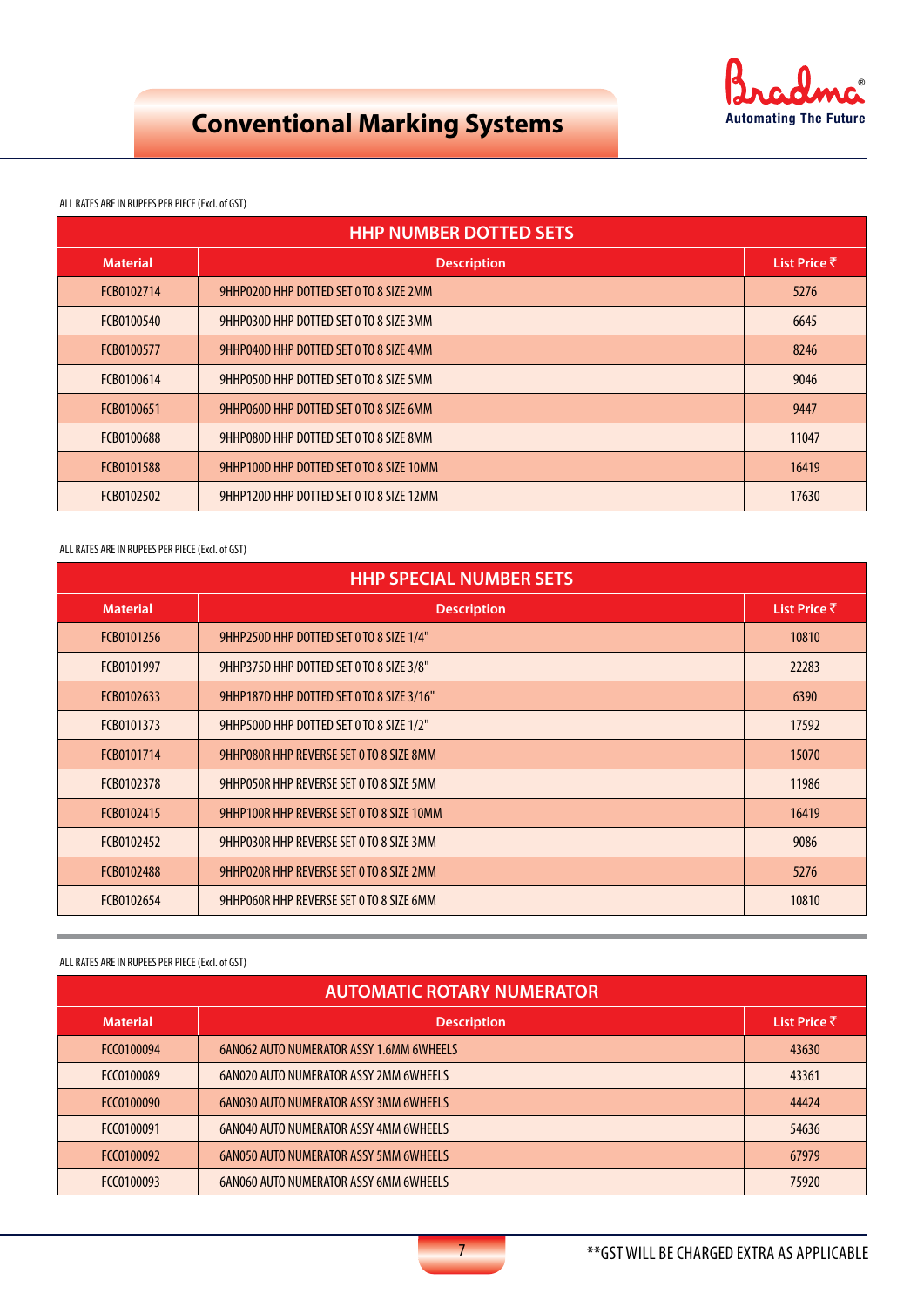

ALL RATES ARE IN RUPEES PER PIECE (Excl. of GST)

| <b>AUTOMATIC ROTARY NUMERATOR</b> |                                                |              |
|-----------------------------------|------------------------------------------------|--------------|
| <b>Material</b>                   | <b>Description</b>                             | List Price ₹ |
| FCC0100095                        | <b>6AN080 AUTO NUMERATOR ASSY 8MM 6WHEELS</b>  | 97429        |
| FCC0100100                        | 7AN062 AUTO NUMERATOR ASSY 1.6MM 7WHEELS       | 45300        |
| FCC0100096                        | <b>7AN020 AUTO NUMERATOR ASSY 2MM 7WHEELS</b>  | 48686        |
| FCC0100097                        | 7AN030 AUTO NUMERATOR ASSY 3MM 7WHEELS         | 50667        |
| FCC0100098                        | <b>7AN040 AUTO NUMERATOR ASSY 4MM 7WHEELS</b>  | 57852        |
| FCC0100099                        | <b>7AN050 AUTO NUMERATOR ASSY 5MM 7WHEELS</b>  | 78123        |
| FCC0100101                        | <b>7AN100 AUTO NUMERATOR ASSY 10MM 7WHEELS</b> | 129324       |
| FCC0100102                        | 8AN020 AUTO NUMERATOR ASSY 2MM 8WHEELS         | 52097        |
| FCC0100103                        | 8AN030 AUTO NUMERATOR ASSY 3MM 8WHEELS         | 59269        |
| FCC0100104                        | 8AN040 AUTO NUMERATOR ASSY 4MM 8WHEELS         | 76584        |
| FCC0100105                        | 8AN050 AUTO NUMERATOR ASSY 5MM 8WHEELS         | 88637        |
| FCC0100431                        | 8AN060 AUTO NUMERATOR ASSY 6MM 8WHEELS         | 99061        |
| FCC0100145                        | 9AN020 AUTO NUMERATOR ASSY 2MM 9WHEELS         | 59340        |
| FCC0100150                        | 9AN030 AUTO NUMERATOR ASSY 3MM 9WHEELS         | 62537        |
| FCC0100430                        | 9AN040 AUTO NUMERATOR ASSY 4MM 9WHEELS         | 80737        |
| FCC0100153                        | 9AN050 AUTO NUMERATOR ASSY 5MM 9WHEELS         | 95701        |
| FCC0100512                        | 10AN062 AUTO NUMERATOR ASSY 1/16"10WHL.        | 89858        |
| FCC0100425                        | 10AN020 AUTO NUMERATOR ASSY 2MM 10WHEELS       | 65908        |
| FCC0100087                        | 10AN030 AUTO NUMERATOR ASSY 3MM 10WHEELS       | 68893        |
| FCC0100088                        | 10AN040 AUTO NUMERATOR ASSY 4MM 10WHEELS       | 92237        |
| FCC0100424                        | 10AN050 AUTO NUMERATOR ASSY 5MM 10 WHLS.       | 106582       |
| FCC0100427                        | 11AN030 AUTO NUMERATOR ASSY 3MM 11WHEELS       | 77482        |

| <b>ROTARY TYPE NUMERATOR</b> |                                         |              |
|------------------------------|-----------------------------------------|--------------|
| <b>Material</b>              | <b>Description</b>                      | List Price ₹ |
| FCA0100286                   | <b>6RTN2 RTN ASSY HAND 2MM 6WHEELS</b>  | 19439        |
| FCC0100001                   | <b>6RTN3 RTN ASSY HAND 3MM 6WHEELS</b>  | 19019        |
| FCC0100002                   | <b>6RTN4 RTN ASSY HAND 4MM 6WHEEL S</b> | 26982        |
| FCC0100004                   | <b>6RTN2M RTN ASSY M/C 2MM 6WHEELS</b>  | 20035        |
| FCC0100003                   | <b>6RTN3M RTN ASSY M/C 3MM 6WHEELS</b>  | 19477        |
| FCC0100005                   | <b>6RTN4M RTN ASSY M/C 4MM 6WHEELS</b>  | 24671        |
| FCC0100339                   | <b>6RTN5 RTN ASSY HAND SPL. 95003</b>   | 43880        |
| FCC0100006                   | <b>5RTN5M RTN ASSY M/C 5MM 5WHEELS</b>  | 25017        |

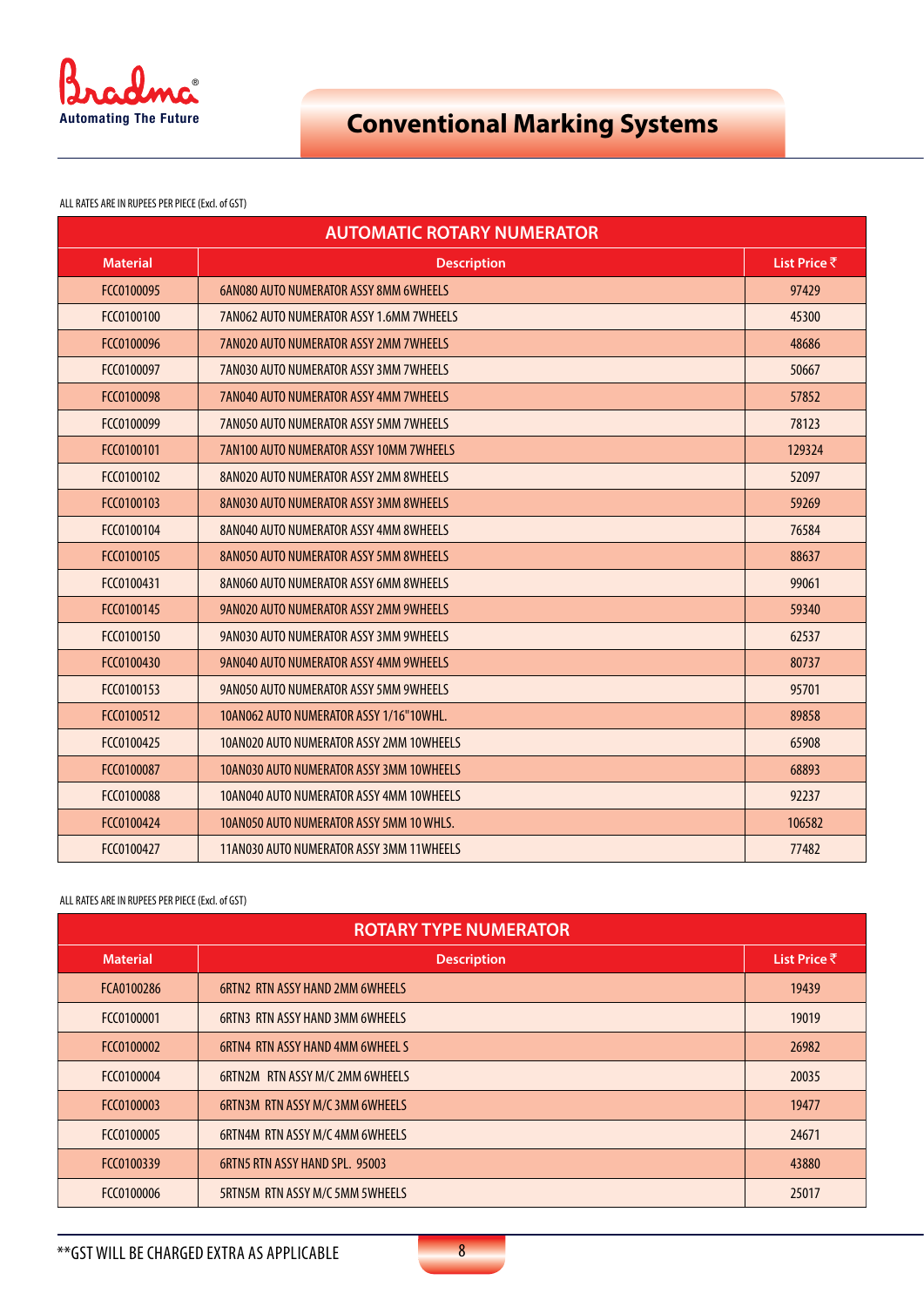

### ALL RATES ARE IN RUPEES PER PIECE (Excl. of GST)

| <b>ROTARY TYPE NUMERATOR</b> |                                         |              |
|------------------------------|-----------------------------------------|--------------|
| <b>Material</b>              | <b>Description</b>                      | List Price ₹ |
| FCC0100007                   | <b>SRTN5 RTN ASSY HAND 5MM 5WHEEL S</b> | 26666        |
| FCC0100303                   | 9RTN3 RTN ASSY SPL . HAND 9WHEELS 3MM   | 48340        |
| FCC0100314                   | RTN ASSY SPL. HAND 6RTN5                | 43880        |
| FCC0100321                   | 8RTN3 RTN ASSY SPL. HAND 8WHEELS 3MM    | 33980        |
| FCC0100333                   | 8RTN2M RTN ASSY SPL . M/C . 8WHEELS 2MM | 29913        |

| <b>ARN WHEELS</b> |                                  |              |
|-------------------|----------------------------------|--------------|
| <b>Material</b>   | <b>Description</b>               | List Price ₹ |
| FCC0100058        | 96080 ALPHA WHEEL 3MM K TO T ARN | 6359         |
| FCC0100061        | 96616 TENS WHEEL 4MM 0-9 ARN     | 7465         |
| FCC0100121        | 96076 ALPHA WHEEL 2MM K TO T     | 5946         |
| FCC0100122        | 96075 ALPHA WHEEL 2MM A TO J     | 5959         |
| FCC0100123        | 96826 TENS WHEEL 6MM 0 TO 9      | 11047        |
| FCC0100125        | 96054 DIGIT WHEEL 1.6MM O TO 9   | 5412         |
| FCC0100126        | 96055 TENS WHEEL 1.6MM O TO 9    | 5412         |
| FCC0100127        | 96825 DIGIT WHEEL 6MM 0 TO 9     | 11047        |
| FCC0100131        | 96709 TENS WHEEL 5MM 0 TO 9      | 10082        |
| FCC0100135        | 96615 DIGIT WHEEL 4MM 0 TO 9     | 7465         |
| FCC0100136        | 96649 ALPHA WHEEL 4MM A TO J     | 7465         |
| FCC0100137        | ALPHA WHEEL 4MM K TO T           | 7465         |
| FCC0100138        | 96035 TENS WHEEL 2MM 0 TO 9      | 5946         |
| FCC0100139        | 96072 ALPHA WHEEL 1.6MM K TO T   | 5437         |
| FCC0100140        | 96071 ALPHA WHEEL 1.6MM A TO J   | 5437         |
| FCC0100141        | 96077 ALPHA WHEEL 2MM U TO Z     | 5959         |
| FCC0100142        | 96079 ALPHA WHEEL 3MM A TO J     | 6359         |
| FCC0100143        | 96005 TENS WHEEL 3MM 0 TO 9      | 6359         |
| FCC0100144        | 96034 DIGIT WHEEL 2 MM 0-9       | 5946         |
| FCC0100146        | 96073 ALPHA WHEEL 1.6MM U TO Z   | 5437         |
| FCC0100148        | 96790 ALPHA WHEEL 5MM K TO T     | 11111        |
| FCC0100149        | 96789 ALPHA WHEEL 5MM A TO J     | 10082        |

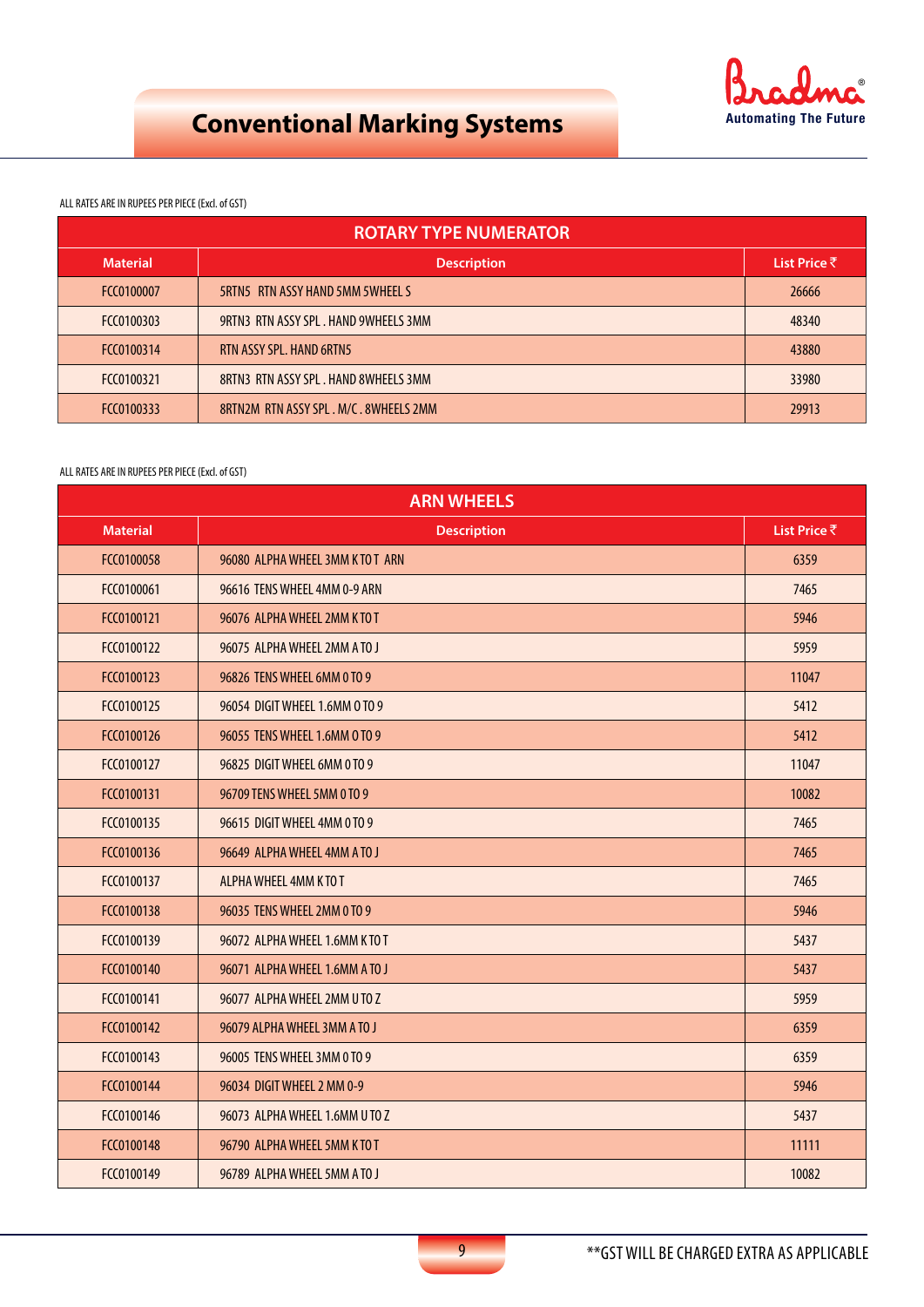

ALL RATES ARE IN RUPEES PER PIECE (Excl. of GST)

| <b>ARN WHEELS</b> |                               |              |
|-------------------|-------------------------------|--------------|
| <b>Material</b>   | <b>Description</b>            | List Price ₹ |
| FCC0100155        | 96919 DIGIT WHEEL 8MM 0 TO 9  | 14827        |
| FCC0100157        | 96920 TENS WHEEL 8MM 0 TO 9   | 14827        |
| FCC0100160        | 96004 DIGIT WHEEL 3MM 0 TO 9  | 6359         |
| FCC0100349        | 96651 ALPHA WHEEL 4MM U TO Z  | 7465         |
| FCC0100352        | 96081 ALPHA WHEEL 3MM U TO Z  | 6359         |
| FCC0100354        | 100132 ALPHA WHEEL 6MM A TO J | 9827         |
| FCC0100422        | 96708 DIGIT WHEEL 5MM 0 TO 9  | 10082        |
| FCC0100432        | 96825 DIGIT WHEEL 6MM 0 TO 9  | 11047        |

| <b>RTN WHEELS</b> |                                |              |
|-------------------|--------------------------------|--------------|
| <b>Material</b>   | <b>Description</b>             | List Price ₹ |
| FCC0100008        | 90139 RTN NUMBER WHEEL 2MM 0-9 | 3150         |
| FCC0100010        | 90616 RTN NUMBER WHEEL 4MM 0-9 | 4219         |
| FCC0100012        | 90143 RTN NUMBER WHEEL 3MM 0-9 | 2999         |
| FCC0100013        | 90383 RTN ALPHA WHEEL 2MM A-J  | 3100         |
| FCC0100014        | 90384 RTN ALPHA WHEEL 2MM K-T  | 3100         |
| FCC0100015        | 90387 RTN ALPHA WHEEL 3MM A-J  | 3011         |
| FCC0100016        | 90626 RTN NUMBER WHEEL 5MM 0-9 | 4421         |
| FCC0100017        | 90933 RTN ALPHA WHEEL 4MM A-J  | 3710         |
| FCC0100018        | 90934 RTN ALPHA WHEEL 4MM K-T  | 3710         |
| FCC0100020        | 90388 RTN ALPHA WHEEL 3MM K-T  | 3011         |
| FCC0100021        | 90389 RTN ALPHA WHEEL 3MM U-Z  | 3011         |
| FCC0100023        | 90937 RTN ALPHA WHEEL 5MM A-J  | 4510         |
| FCC0100024        | 90385 RTN ALPHA WHEEL 2MM U-Z  | 3100         |
| FCC0100025        | 90935 RTN ALPHA WHEEL 4MM U-Z  | 8433         |
| FCC0100026        | 90938 RTN ALPHA WHEEL 5MM K-T  | 4510         |
| FCC0100027        | 90939 RTN ALPHA WHEEL 5MM U-Z  | 4510         |

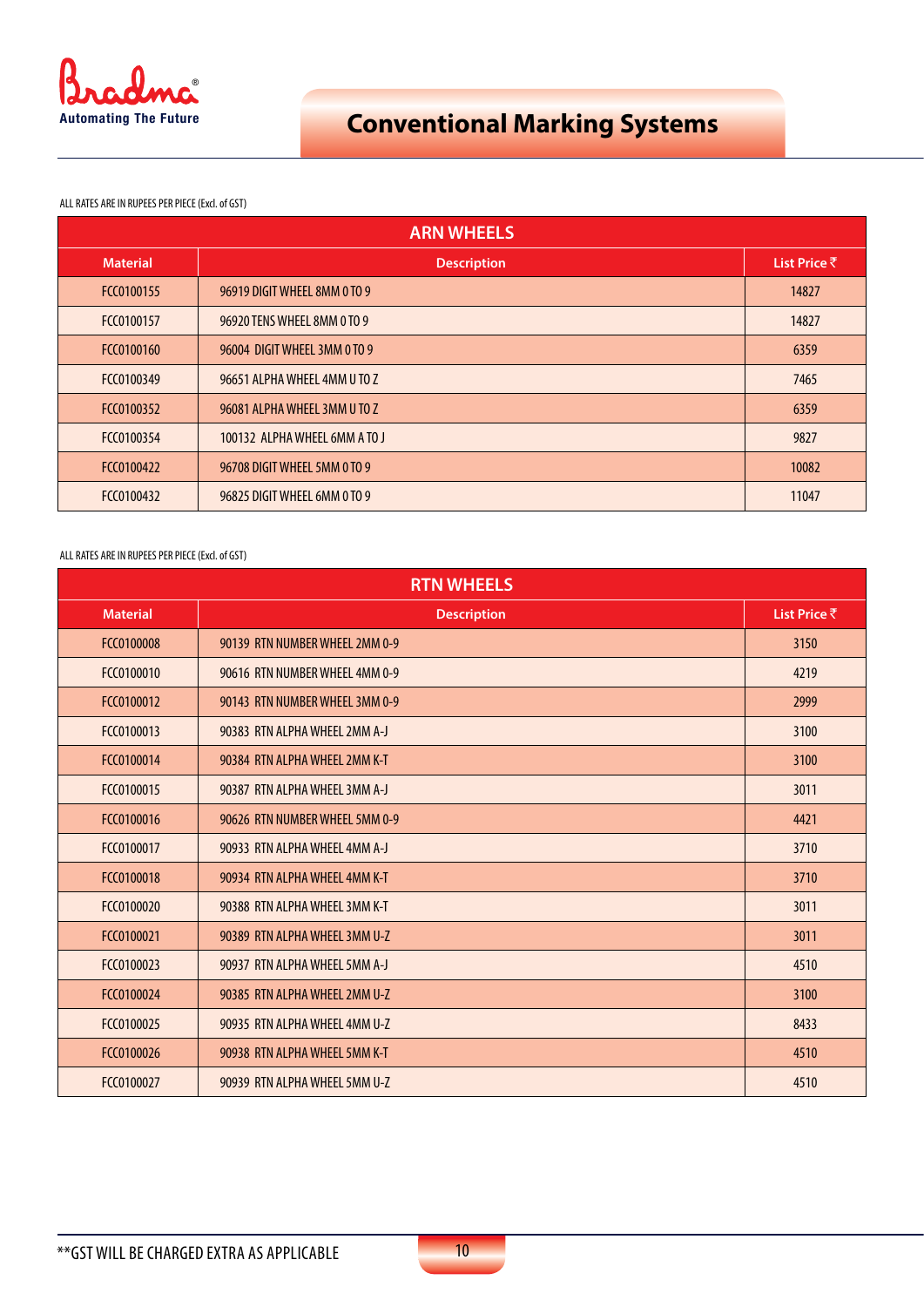

| <b>NUMERATOR SPARES</b> |                                          |              |
|-------------------------|------------------------------------------|--------------|
| <b>Material</b>         | <b>Description</b>                       | List Price ₹ |
| FCC0100009              | 90140 INDEXING PIN (2 MM) RTN            | 1003         |
| FCC0100011              | 90617 INDEXING PIN (4MM) RTN             | 1944         |
| FCC0100019              | 90144 INDEXING PIN (3 MM) RTN            | 1880         |
| FCC0100029              | 96058 ACTUATING PAWL (1.6 MM) ARN        | 8916         |
| FCC0100030              | 96038 ACTUATING PAWL (2 MM) ARN          | 6465         |
| FCC0100031              | 96011 ACTUATING PAWL (3 MM) ARN          | 6465         |
| FCC0100032              | <b>ACTUATING LEVER (6 MM) ARN</b>        | 7073         |
| FCC0100034              | 96636 ACTUATING PAWL (4/5 MM) ARN        | 8295         |
| FCC0100037              | 96637 SPRING FOR ACT. PAWL (4,5,6 MM)ARN | 204          |
| FCC0100038              | 96018 PIN FOR ACTUATING PAWL(3 MM) ARN   | 204          |
| FCC0100040              | 96087 PIN FOR ACTUATING PAWL(3 MM) ARN   | 204          |
| FCC0100043              | 96828 ACTUATING PAWL (6 MM) ARN          | 9125         |
| FCC0100048              | 96010 SPRING FOR LEVER LH (1.6,2MM)ARN   | 185          |
| FCC0100049              | TENS HOLDING CATCH (1.6 MM) ARN          | 1563         |
| FCC0100050              | 96646 TENS HOLDING CATCH (4/5/6 MM) ARN  | 1849         |
| FCC0100051              | 96638 DIGIT HOLDING CATCH (4/5/6 MM) ARN | 1849         |
| FCC0100053              | 96008 HANDLE (3 MM) ARN                  | 318          |
| FCC0100054              | 96634 SPRING FOR LEVER RH (4,5MM) ARN    | 204          |
| FCC0100055              | 96635 SPRING FOR LEVER LH (4,5MM) ARN    | 204          |
| FCC0100056              | 96019 SPRING PIN (1.6,2 MM) ARN          | 109          |
| FCC0100057              | 96014 TENS HOLDING CATCH (3 MM) ARN      | 1563         |
| FCC0100060              | 96040 TENS HOLDING CATCH (2 MM) ARN      | 1563         |
| FCC0100064              | 96867 SPRING BAR ASSY. 3 MM ARN          | 4366         |
| FCC0100065              | 96093 SPRING FOR LEVER RH (3 MM) ARN     | 204          |
| FCC0100066              | 96094 SPRING FOR LEVER LH (3 MM) ARN     | 204          |
| FCC0100068              | 96039 DIGIT HOLDING CATCH (2 M M) ARN    | 938          |
| FCC0100069              | 96016 SPRING WIRE LONG (1.83X6 9) ARN    | 134          |
| FCC0100070              | 96017 SPRING WIRE SHORT (1.51X 39.5) ARN | 134          |
| FCC0100071              | 96020 STOP PIN (1.6,2 MM) ARN            | 109          |
| FCC0100072              | 96006 MAKE UP WASHER (1.6/2/3) ARN       | 172          |
| FCC0100073              | 96013 DIGIT HOLDING CATCH (3 M M) ARN    | 1563         |
| FCC0100074              | 96024 KNIFE ASSY. (FOR ALL ARN)          | 293          |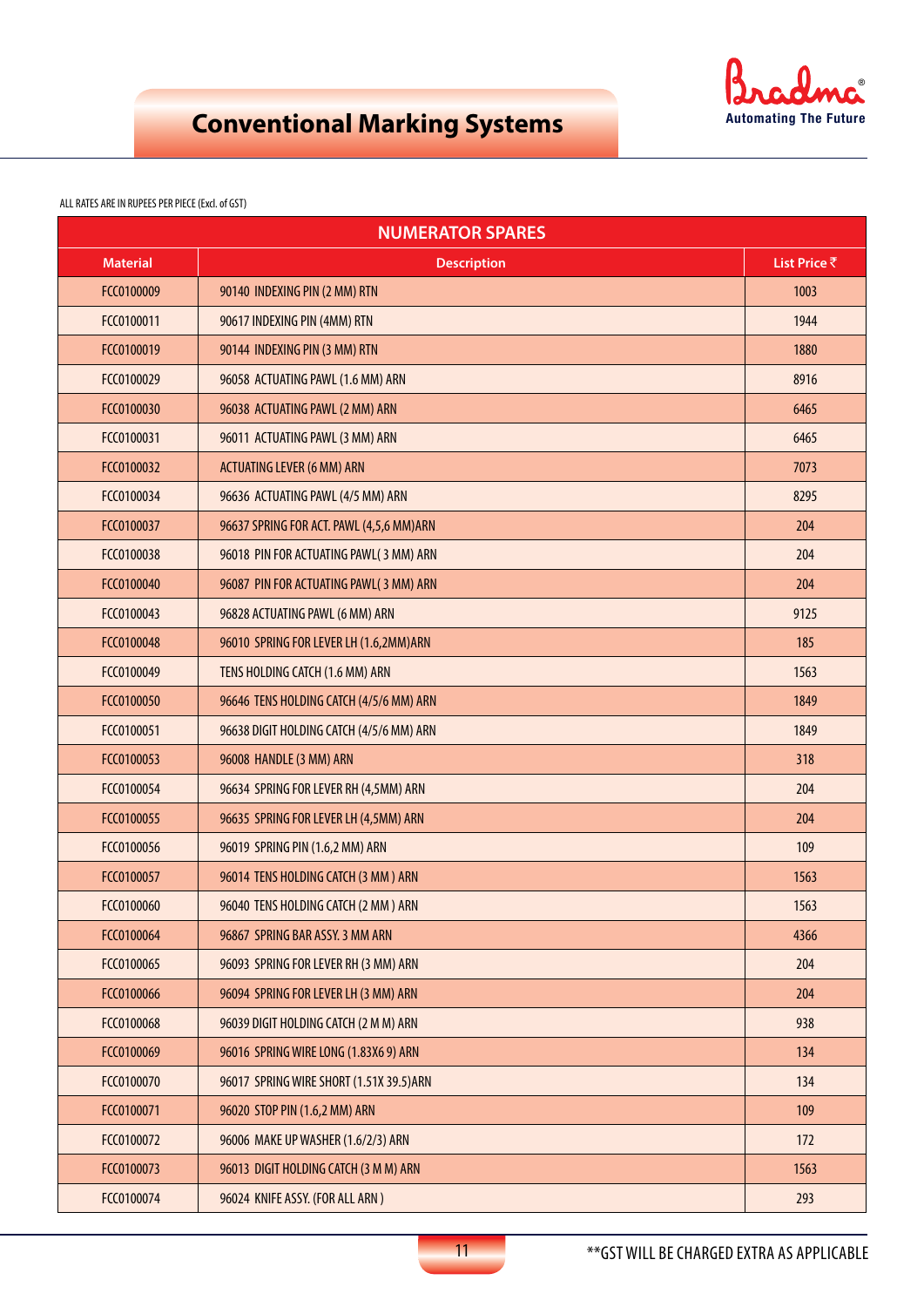

| <b>NUMERATOR SPARES</b> |                                         |              |
|-------------------------|-----------------------------------------|--------------|
| <b>Material</b>         | <b>Description</b>                      | List Price ₹ |
| FCC0100075              | 96909 SPRING FOR LEVER RH (8,10 MM) ARN | 204          |
| FCC0100076              | 96910 SPRING FOR LEVER LH (8,10 MM) ARN | 204          |
| FCC0100077              | <b>CENTRE SHAFT 2MM ARN 96033</b>       | 1202         |
| FCC0100078              | <b>CENTRE SHAFT 3MM ARN 96003</b>       | 1202         |
| FCC0100081              | 96640 SPRING WIRE LONG (2.03X7 3.5) ARN | 121          |
| FCC0100084              | 96641 SPRING WIRE SHORT (1.60X 3.3) ARN | 84           |
| FCC0100086              | 96092 SPRING PIN (3MM) ARN              | 204          |
| FCC0100106              | 96085 ACTUATING LEVER (3 MM) ARN        | 3928         |
| FCC0100107              | 96085 ACTUATING LEVER (3 MM) ARN        | 3887         |
| FCC0100109              | 96012 SPRING FOR ACT. PAWL (1.6,2,3 MM) | 204          |
| FCC0100110              | 95268 ACTUATING ROD ASSY.               | 4239         |
| FCC0100112              | 95269 ACTUATING ROD                     | 101          |
| FCC0100114              | <b>ACTUATING PAWL (8 MM) AR N</b>       | 17200        |
| FCC0100117              | 95155 PAWL SPRING                       | 84           |
| FCC0100118              | 98038 COLLET                            | 966          |
| FCC0100119              | <b>ACTUATING PAWL 96058</b>             | 8828         |
| FCC0100120              | DIGIT HOLDING CATCH 96059               | 1563         |
| FCC0100124              | 98031 RETURN SPRING                     | 540          |
| FCC0100129              | 95125 PAWL HOLDER                       | 2116         |
| FCC0100133              | 95156 PAWL HOLDER SPRING                | 235          |
| FCC0100134              | 95155 PAWL SPRING                       | 84           |
| FCC0100158              | 96866 SPRING BAR ASSY 3MM 6 WHEEL       | 1619         |
| FCC0100175              | MAIN SPINDLE (2/3 MM RTN)               | 810          |
| FCC0100181              | RTN BODY HAND 2/3MM                     | 6988         |
| FCC0100186              | <b>RETAINING SCREW (M6) RTN</b>         | 303          |
| FCC0100188              | 96918 TENS HOLDER CATCH 8MM             | 2548         |
| FCC0100190              | 96643 SPRING PIN (4,5,6,8,10MM)         | 229          |
| FCC0100192              | 96916 SPRING WIRE SHORT (2.61 X 1.04)   | 267          |
| FCC0100195              | 96915 SPRING WIRE LONG (2.61 X 1.04)    | 267          |
| FCC0100313              | 7661 PAWL HOLDER ASSY.                  | 3050         |
| FCC0100351              | 96088 CENTRE SHAFT 3MM 9 WHEELS         | 941          |
| FCC0100353              | 97161 SPACER WHEEL 3MM                  | 420          |

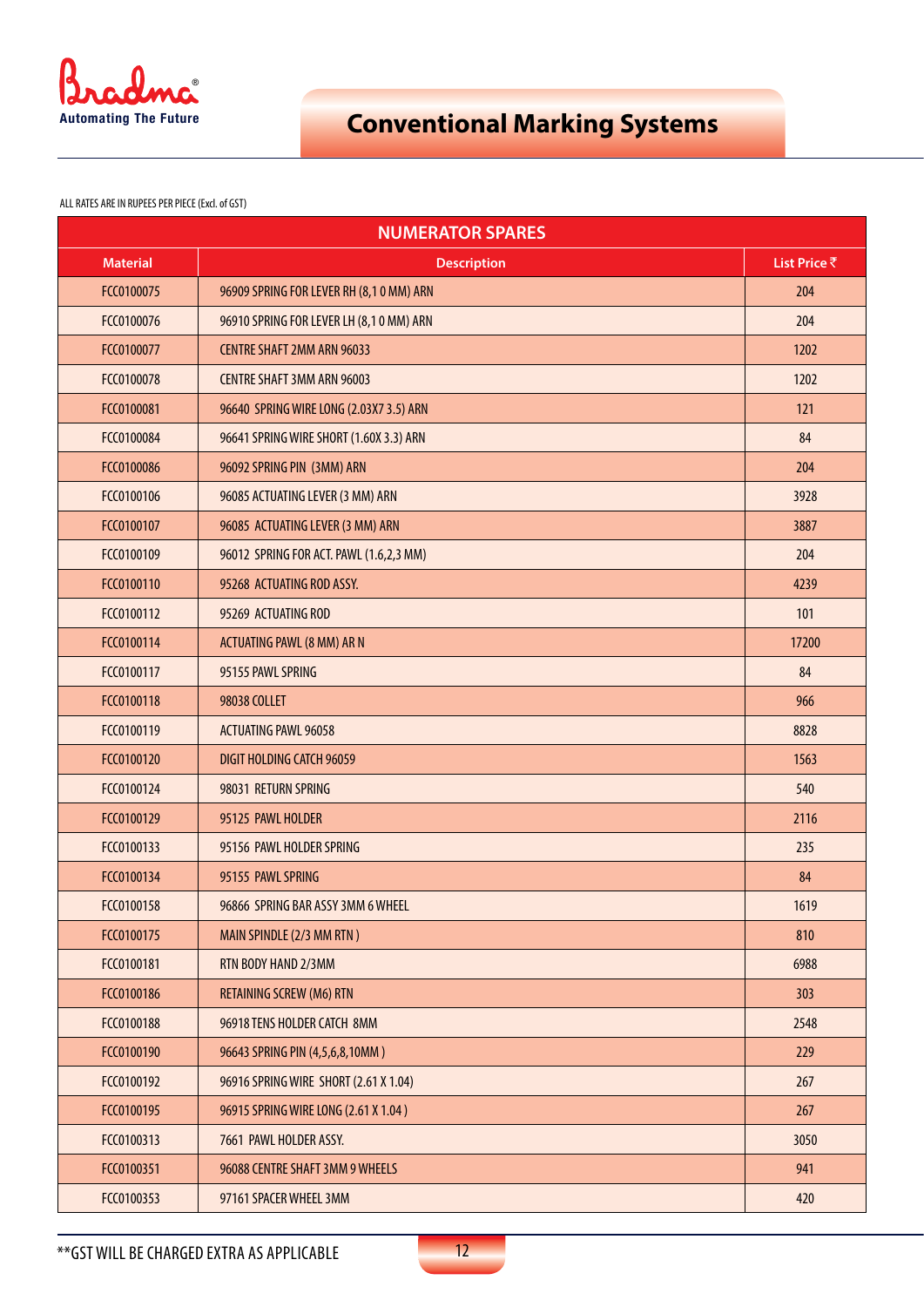

#### ALL RATES ARE IN RUPEES PER PIECE (Excl. of GST)

| <b>NUMERATOR SPARES</b> |                                          |              |
|-------------------------|------------------------------------------|--------------|
| <b>Material</b>         | <b>Description</b>                       | List Price ₹ |
| FCC0100391              | 96038 ACTUATING PAWL (2 MM) ARN          | 4904         |
| FCC0100393              | 96062 PIN FOR ACTUATING PAWL(1.6 MM)ARN  | 204          |
| FCC0100396              | 96042 PIN FOR ACTUATING PAWL (2 MM) ARN  | 204          |
| FCC0100399              | 6020 STEEL BALL 1/8                      | 112          |
| FCC0100414              | 96059 DIGIT HOLDING CATCH 1.6MM          | 1563         |
| FCC0100415              | 97021 SPRING FOR LEVER RH (6 MM) ARN     | 204          |
| FCC0100416              | 97022 SPRING FOR LEVER LH (6 MM) ARN     | 204          |
| FCC0100417              | 96631 MAKE UP WASHER 4, 5, 6 MM ARN      | 922          |
| FCC0100419              | <b>CENTRE SHAFT 5MM ARN 96723</b>        | 941          |
| FCC0100438              | 96015 SPRING BAR ARN (3MM)               | 4384         |
| FCC0100465              | 96009--SPRING FOR LEVER RH (1.6,2MM)ARN  | 185          |
| FCC0100524              | 96913 DIGIT HOLDING CATCH (8/1 0 MM) ARN | 5136         |
| FCC0100527              | 96868 SPRING BAR ASSY 4MM ARN            | 7615         |
| FCC0100567              | 100823-SPRING BAR ASSY. 4MM ARN          | 6833         |
| FCC0100628              | 96869 SPRING BAR ASSY FOR 9-11 WL OF 4MM | 6568         |
| FCC0100691              | 96646 TENS HOLDING CATCH (4/5/6 MM) ARN  | 1849         |
| FCC0100702              | 96734 ARN CENTER SHAFT 2MM               | 1667         |
| FCC0100758              | <b>SPLIT PIN</b>                         | 112          |
| FCC0100759              | <b>CS205 SPRING</b>                      | 207          |
| FCC0100760              | <b>HEX GRUB SCREW</b>                    | 112          |
| FCC0100771              | 96725 HANDLE                             | 890          |

| <b>LABLE MARKER</b> |                                    |              |
|---------------------|------------------------------------|--------------|
| <b>Material</b>     | <b>Description</b>                 | List Price ₹ |
| FCE0100003          | LM40/1.6 METAL LABEL MARKER 1.6MM  | 62102        |
| FCE0100002          | LM40/2 METAL LABEL MARKER 2MM      | 60920        |
| FCE0100001          | LM40/3 METAL LABEL MARKER 3MM      | 60031        |
| FCA0103963          | LM40/4 SPL. METAL LABEL MARKER 4MM | 92568        |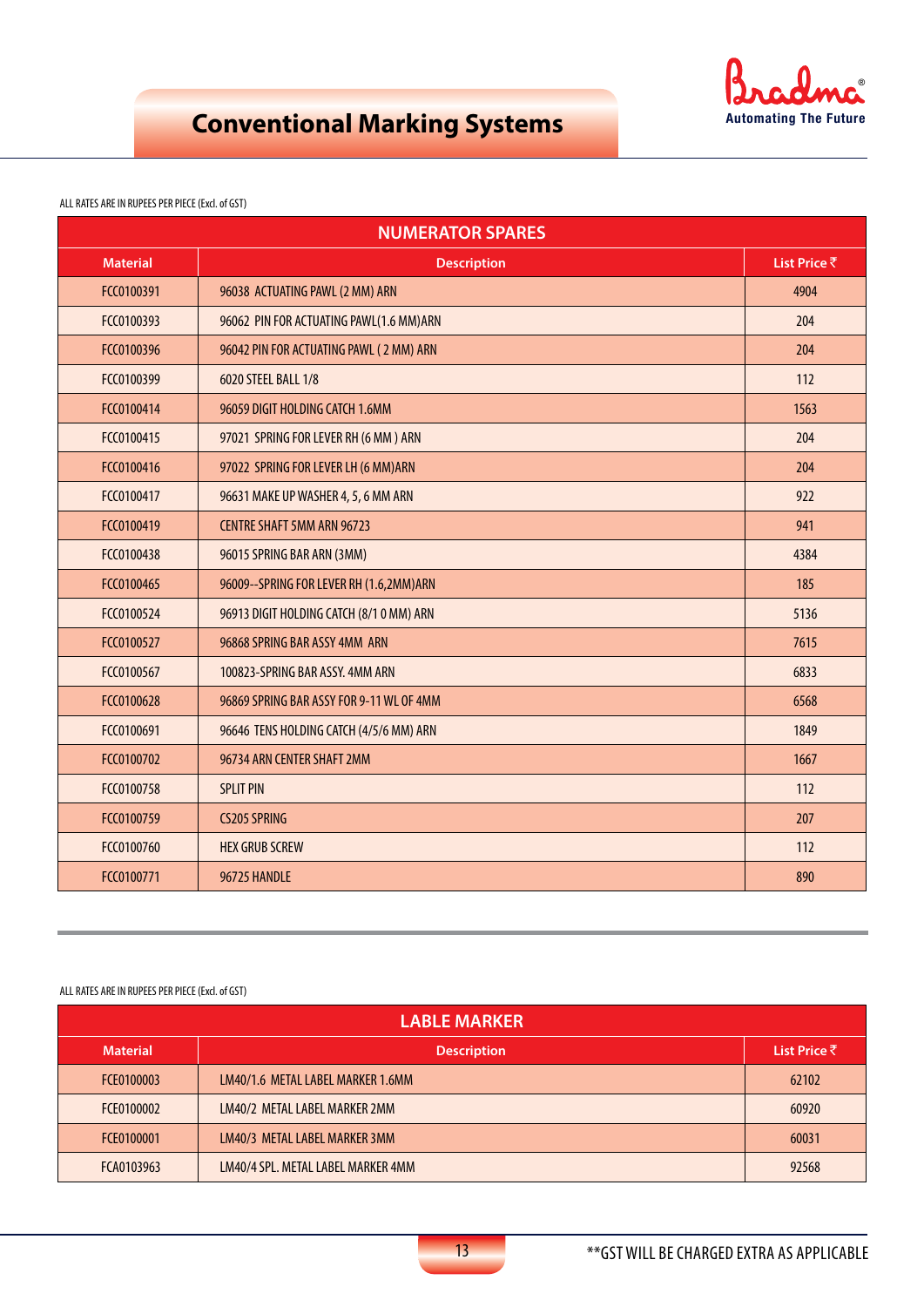

| <b>LABLE MARKER SPARES</b> |                                        |              |
|----------------------------|----------------------------------------|--------------|
| <b>Material</b>            | <b>Description</b>                     | List Price ₹ |
| FCE0100034                 | 2592 CIRCLIP 4 MM DIA                  | 70           |
| FCE0100077                 | 95092 - MAIN SPINDLE - LM40            | 7490         |
| FCE0100057                 | 95094 PIVOT PIN                        | 235          |
| FCE0100079                 | 95097 HANDLE ARM LM40                  | 593          |
| FCE0100016                 | 95116 CLAMPING NUT                     | 267          |
| FCE0100060                 | 95117 TABLE STOP                       | 483          |
| FCE0100073                 | 95117-TABLE STOP (L.M.40 M/C)          | 483          |
| FCE0100061                 | 95119 CLAMPING SCREW                   | 235          |
| FCE0100074                 | 95119-CLAMPING SCREW (L.M.40 M/C)      | 235          |
| FCE0100085                 | 95120 PAWL ACTUATING ROD LM/40         | 384          |
| FCE0100007                 | 95123 ADJUSTING THUMB SCREW            | 545          |
| FCE0100053                 | 95124 DOVETAIL SLIDE                   | 2795         |
| FCE0100026                 | <b>95128 LINK</b>                      | 279          |
| FCE0100064                 | 95129 GUIDE BAR                        | 1296         |
| FCE0100024                 | 95130 SPRING PLATE                     | 584          |
| FCE0100028                 | 95132 PIVOT PIN                        | 178          |
| FCE0100063                 | 95133 GUIDE STRIP SMALL 95133          | 223          |
| FCE0100062                 | 95134 GUIDE STRIP LARGE                | 178          |
| FCE0100006                 | 95135 DEPTH ADJUSTER                   | 1112         |
| FCE0100020                 | 95136 SPRING RETURN STOP               | 254          |
| FCE0100045                 | <b>95137 PINION</b>                    | 1756         |
| FCE0100027                 | 95138 INDEXING TOOTH                   | 991          |
| FCE0100051                 | <b>95139 RACK</b>                      | 2864         |
| FCE0100072                 | 95139-RACK - (L.M.40 M/C)              | 2949         |
| FCE0100031                 | 95141 SHOULDER SCREW                   | 686          |
| FCE0100052                 | 95146 TABLE                            | 3049         |
| FCE0100076                 | 95146-TABLE FOR LM40 M/C               | 3049         |
| FCE0100075                 | 95147-SPINDLE FOR RATCHET (L.M.40 M/C) | 133          |
| FCE0100004                 | 95148 SPRING FOR RETURN DRIVE          | 350          |
| FCE0100049                 | 95152 TABLE GUIDE                      | 6861         |
| FCE0100036                 | 95157 SPRING TORSION L.H.              | 286          |

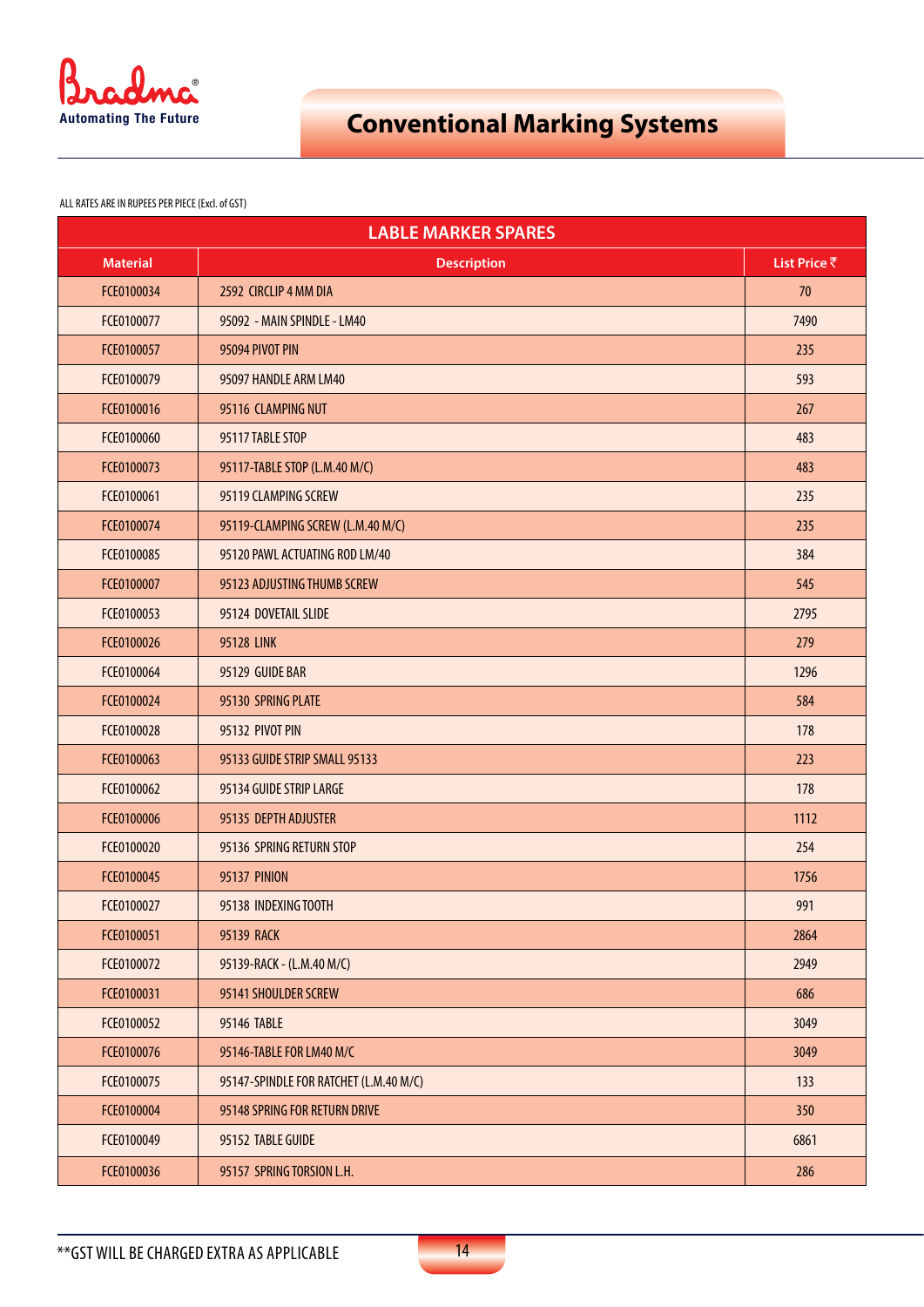

| <b>LABLE MARKER SPARES</b> |                                          |              |
|----------------------------|------------------------------------------|--------------|
| <b>Material</b>            | <b>Description</b>                       | List Price ₹ |
| FCE0100037                 | 95158 SPRING TORSION R.H.                | 286          |
| FCE0100048                 | 95159 MAIN FRAME CASTING                 | 18263        |
| FCE0100056                 | 95161 WEDGE PLATE R.H                    | 1265         |
| FCE0100089                 | 95167 BANK OF POINTER FOR LM40           | 220          |
| FCE0100069                 | 95177 RATCHET & PINION ASSY.-PITCH 2MM   | 1576         |
| FCE0100078                 | 95178 RATCHET & PINION ASSY-PITCH 1.6MM  | 1576         |
| FCE0100017                 | 95179 RATCHET AND PINION ASSY. 3MM PITCH | 352          |
| FCE0100088                 | 95193 POINTER FOR LM40                   | 220          |
| FCE0100039                 | 95194 OUTER HOUSING                      | 312          |
| FCE0100086                 | 95194 OUTER HOUSING                      | 312          |
| FCE0100044                 | 95195 STEEL BALL 4 MM                    | 216          |
| FCE0100043                 | 95196 SPRING                             | 229          |
| FCE0100038                 | 95231 COVER                              | 330          |
| FCE0100030                 | 95232 O RING                             | 318          |
| FCE0100011                 | 95240 POINTER 1.6 MM                     | 444          |
| FCE0100032                 | 95265 LABLE CLIP ASSY.                   | 5210         |
| FCE0100047                 | 95270 COLLAR                             | 394          |
| FCE0100082                 | 95273 CLIP TOP                           | 458          |
| FCE0100059                 | 95274 CLIP PIN                           | 559          |
| FCE0100070                 | 95275 WING NUT ASSY.                     | 475          |
| FCE0100019                 | 95278 DIAL WHEEL ASSY. 2 MM              | 24279        |
| FCC0100147                 | 95280 DIAL WHEEL 3MM                     | 14623        |
| FCE0100058                 | 95287 SPRING COMPRESSION                 | 241          |
| FCE0100015                 | 95295 SPECIAL SCREW                      | 176          |
| FCE0100025                 | CS162 SPRING                             | 229          |
| FCE0100005                 | <b>CS196 COMPRESSION SPRING</b>          | 64           |
| FCE0100084                 | PAWL HOLDER ASSEMBLY LM/40               | 2773         |
| FCE0100066                 | POINTER (3 MM)                           | 220          |
| FCE0100067                 | <b>SCREW (KEY)98007</b>                  | 461          |
| FCE0100087                 | <b>SPRING (95196) FOR LM40</b>           | 229          |
| FCE0100083                 | STEEL BALL 4 MM DIA (95195)              | 216          |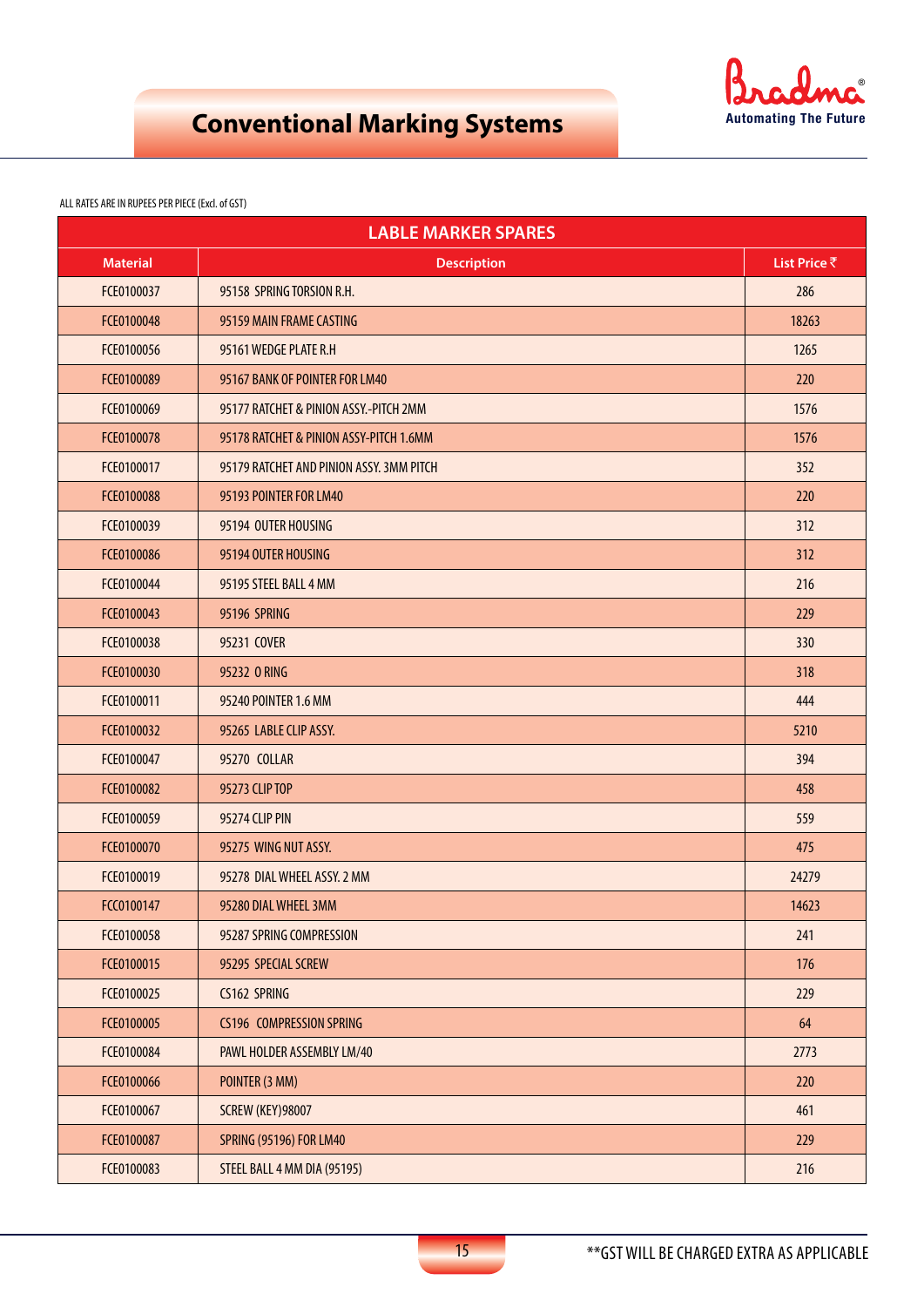

ALL RATES ARE IN RUPEES PER PIECE (Excl. of GST)

| <b>ROLL MARKING MACHINES</b> |                                        |              |
|------------------------------|----------------------------------------|--------------|
| <b>Material</b>              | <b>Description</b>                     | List Price ₹ |
| FCF0100001                   | <b>RH10 - ROLL MARKING MACHINE</b>     | 44462        |
| FCF0100002                   | <b>RH15 ROLL MARKING MACHINE</b>       | 47523        |
| FCM0100002                   | RP15-PNEUMATIC ROLL MARKING M/C        | 69913        |
| FCM0100004                   | RHP-15 DUAL OPERATION ROLL MARKING M/C | 115061       |
| FCM0100005                   | RP30-PNEUMATIC ROLL MARKING M/C        | 61344        |

| <b>ROLL MARKING MACHINE SPARES</b> |                                      |              |
|------------------------------------|--------------------------------------|--------------|
| <b>Material</b>                    | <b>Description</b>                   | List Price ₹ |
| FCF0100043                         | 6303 MAIN BODY RH10                  | 7625         |
| FCF0100044                         | 6304 SPINDLE RH10                    | 2990         |
| FCF0100022                         | 6305 DOVETAIL SLIDE FOR ROLL MARKING | 3958         |
| FCF0100023                         | <b>6306 SCREW FOR DOVETAIL SLIDE</b> | 3412         |
| FCF0100015                         | <b>6310 LINK</b>                     | 803          |
| FCF0100046                         | 6311 SHOULDER SCREW                  | 257          |
| FCF0100009                         | 6312 SHOULDER SCREW                  | 419          |
| FCF0100010                         | 6313 SHOULDER SCREW                  | 257          |
| FCF0100003                         | <b>6314 KNOB</b>                     | 761          |
| FCF0100047                         | 6315 LOCK SCREW                      | 153          |
| FCF0100035                         | 6316 LOCK NUT                        | 387          |
| FCF0100036                         | <b>6317 SCREW HANDLE</b>             | 410          |
| FCF0100037                         | <b>6318 SHOULDER SCREW</b>           | 278          |
| FCF0100048                         | 6319 STOPPER PIN                     | 113          |
| FCF0100045                         | 6321 BUSH                            | 551          |
| FCF0100049                         | 6323 WEDGE PLATE                     | 246          |
| FCF0100011                         | 6324 WASHER                          | 189          |
| FCF0100038                         | 6326 STOPPER PIN ASSEMBLY            | 372          |
| FCF0100018                         | <b>6380 STUD ARBOUR ASSY</b>         | 12196        |
| FCF0100020                         | <b>MAIN BODY FOR RH10</b>            | 25936        |
| FCF0100021                         | RC1 CRADLE ASSY. (90114)             | 12345        |
| FCF0100017                         | RC2 CRADLE ASSY. (90115)             | 13047        |
| FCF0100030                         | RC3 CRADLE ASSY. (6806)              | 14917        |
| FCF0100029                         | SIDE FRAME R.H FOR RH-10 6301        | 4205         |

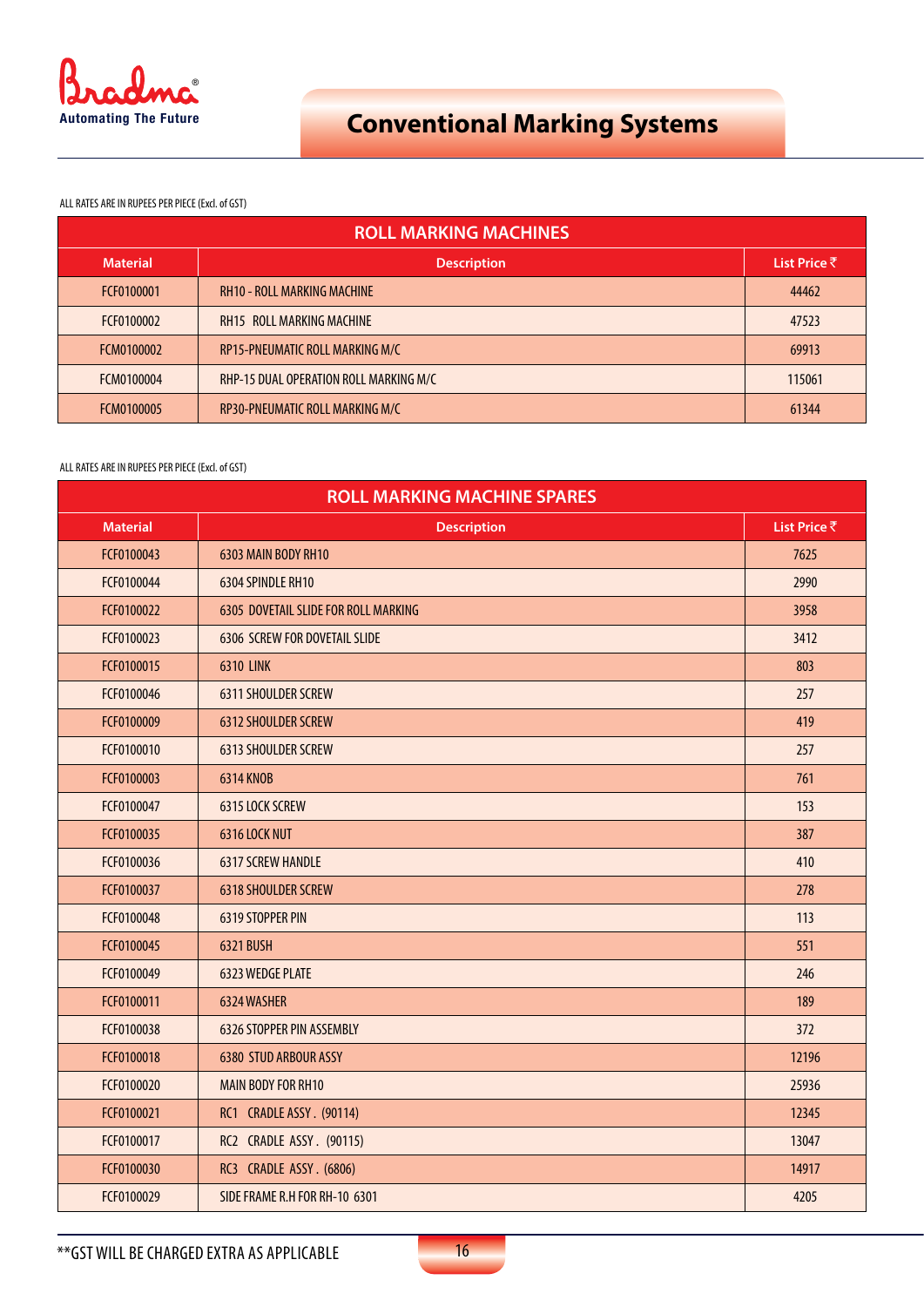

### ALL RATES ARE IN RUPEES PER PIECE (Excl. of GST)

| <b>IMPACT PRESS</b> |                                           |              |
|---------------------|-------------------------------------------|--------------|
| <b>Material</b>     | <b>Description</b>                        | List Price ₹ |
| FCG0100001          | <b>IP28H IMPACT PRESS ASSY. HAND</b>      | 64384        |
| FCG0100005          | <b>IMPACT PRESS ASSY PNEUMATIC IP28PN</b> | 63081        |
| FCG0100014          | PORTABEL PNEUMAT IMPACT PRESS IPP7 W/HOL  | 36331        |

| <b>IMPACT PRESS SPARES</b> |                                    |              |
|----------------------------|------------------------------------|--------------|
| <b>Material</b>            | <b>Description</b>                 | List Price ₹ |
| FCG0100011                 | 95264/A ADAPTOR FOR IP28 10D X 59L | 766          |
| FCG0100016                 | 98008 PINION SHAFT                 | 2864         |
| FCG0100045                 | 98010 TORSION SPRING               | 132          |
| FCG0100017                 | 98011 SPRING HOUSING               | 942          |
| FCG0100041                 | 98013 LOCKING SCREW                | 539          |
| FCG0100019                 | 98015 SUPPORT RING                 | 1733         |
| FCG0100048                 | 98017 SINTERED BUSH FOR IP28       | 1036         |
| FCG0100050                 | 98019 COLLAR FOR IMPACT PRESS      | 261          |
| FCG0100042                 | 98024 KNOB                         | 749          |
| FCG0100043                 | 98025 PRESSURE SPRING              | 160          |
| FCG0100035                 | 98026 TRIGGER HOUSING              | 3729         |
| FCG0100021                 | 98027 TRIGGER SPRING               | 508          |
| FCG0100027                 | 98028 TRIGGER BUSH                 | 1696         |
| FCG0100028                 | 98029 GUIDE TUBE                   | 1696         |
| FCG0100034                 | 98030 STEEL BALL DIA.6mm           | 185          |
| FCG0100004                 | 98032 IMPACT SPRING HOUSING        | 3729         |
| FCG0100020                 | <b>98033 HAMMER</b>                | 4149         |
| FCG0100052                 | 98034A IMPACT SPRING               | 114          |
| FCG0100053                 | 98034B IMPACT SPRING               | 114          |
| FCG0100054                 | 98034C IMPACT SPRING               | 114          |
| FCG0100002                 | 98034D IMPACT SPRING               | 584          |
| FCG0100003                 | 98035 IMPACT ADJUST. NUT           | 2053         |
| FCG0100022                 | 98036 COLLET HOLDER                | 1591         |
| FCG0100029                 | 98037 CUSHION NUT                  | 983          |
| FCG0100023                 | 98038 COLLET                       | 966          |
| FCG0100024                 | 98039 NUT FOR COLLET               | 661          |

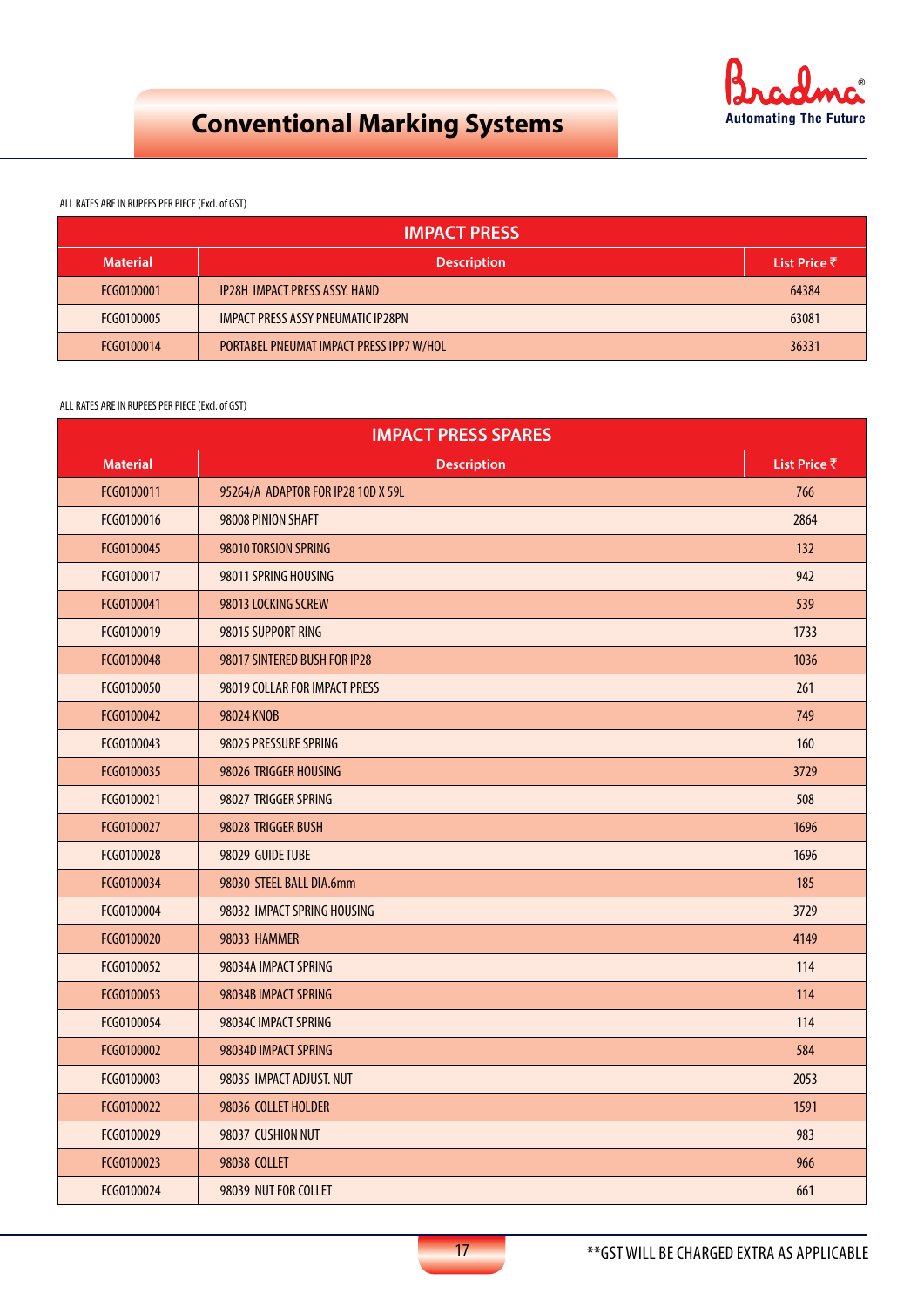

ALL RATES ARE IN RUPEES PER PIECE (Excl. of GST)

| <b>IMPACT PRESS SPARES</b> |                               |              |
|----------------------------|-------------------------------|--------------|
| <b>Material</b>            | <b>Description</b>            | List Price ₹ |
| FCG0100025                 | <b>98040 LOCK NUT</b>         | 350          |
| FCG0100026                 | 98041 LOCK NUT                | 350          |
| FCG0100030                 | 98042 RUBBER RING             | 160          |
| FCG0100031                 | 98043 DAMPING NUT             | 490          |
| FCG0100032                 | 98044 KEY                     | 452          |
| FCG0100036                 | <b>98045 HEX NUT</b>          | 960          |
| FCG0100049                 | 98047 HANDLE FOR IMPACT PRESS | 483          |
| FCG0100040                 | 98048 PNEUMATIC CYLINDER ASSY | 8811         |
| FCG0100038                 | 98049 FOOT VALVE 2.8T 98049   | 3729         |
| FCG0100046                 | 98051 NOZZLE                  | 254          |
| FCG0100018                 | 98059 ADAPTOR FOR IMPACT      | 2357         |
| FCG0100044                 | 98067 STEEL BALL DIA. 3.5 MM  | 61           |
| FCG0100033                 | 98068 HOLLOW PIN              | 105          |
| FCG0100057                 | 98078 UPPER FLANGE IP28PN     | 1191         |
| FCG0100058                 | 98079 LOWER FLANGE IP28PN     | 1306         |
| FCG0100015                 | 98081 CYLINDER SHELL          | 2220         |
| FCG0100009                 | 98083 0-RING 20.22x3.53       | 105          |
| FCG0100008                 | 98084 0-RING 85.1x5.33        | 172          |
| FCG0100051                 | <b>FOOT VALVE ASSY IP28</b>   | 5327         |
| FCG0100060                 | <b>IMPACT PRESS SPARES</b>    | 6620         |

| <b>HOLDERS</b>  |                                          |              |
|-----------------|------------------------------------------|--------------|
| <b>Material</b> | <b>Description</b>                       | List Price ₹ |
| FCH0100012      | 125H750 HAND HOLDER ASSY. (90348)        | 3751         |
| FCA0100529      | 8H40 HAND HOLDER ASSY (90241)            | 2859         |
| FCH0100006      | 375H1500 HAND HOLDER ASSY. (2311)        | 2779         |
| FCH0100106      | SPL RMMC HOLDER TO HOLD SM30870          | 2476         |
| FCH0100107      | 102071 SPL HOLDER TO HOLD 10CHR OF T060  | 4425         |
| FCH0100109      | 102085 2 LINE HOLDER-T030 5 CHR PER LINE | 4829         |
| FCH0100108      | 102117 14M170 HOLDER TO HOLD 17CHR-T100  | 5753         |
| FCH0100111      | 102143 2-LINE HOLDER TO HOLD T050 10 IST | 10027        |
| FCH0100022      | 125M2000 MACHINE HOLDER ASSY (1952)      | 2026         |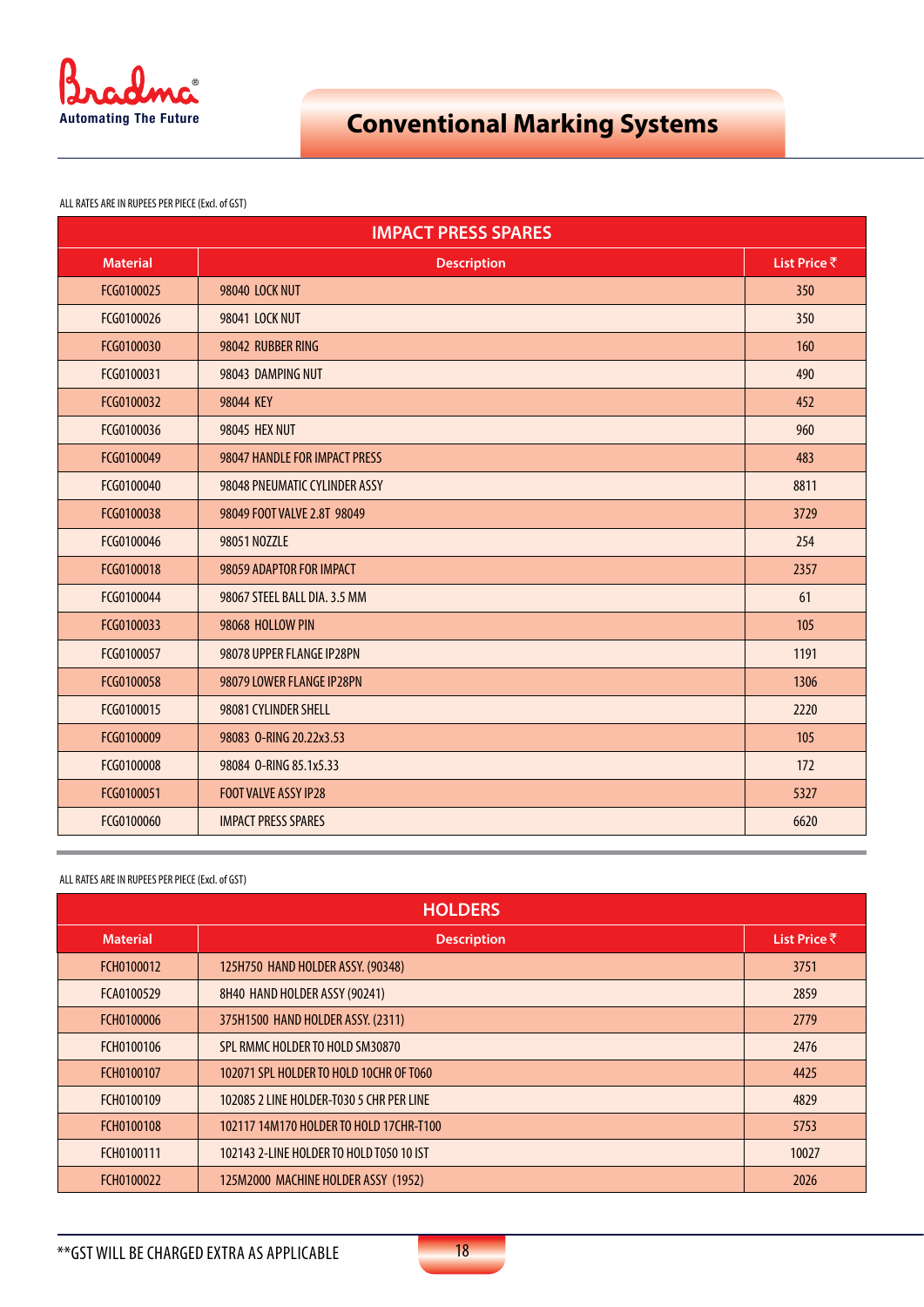

| <b>HOLDERS</b>  |                                          |              |
|-----------------|------------------------------------------|--------------|
| <b>Material</b> | <b>Description</b>                       | List Price ₹ |
| FCA0104734      | 2258- MACHINE HOLDER ASSY. (250M2L1000)  | 1307         |
| FCH0100104      | 625H1500 HAND HOLDER ASSY.               | 3795         |
| FCH0100086      | 8H40G HAND HOLDER ASSY FOR GROOVED TYPE  | 3530         |
| FCH0100075      | 8R1060 MACHINE HOLDER (R.M.M/C.) 90321   | 3179         |
| FCH0100090      | 90109--125R102000 M/C HOLDER R.M.M/C.    | 4598         |
| FCH0100091      | 100620 SPL.M/C HOLDER ASSY.FOR IPP7-8X13 | 7024         |
| FCH0100004      | 250H1250 HAND HOLDER ASSY (2309)         | 2092         |
| FCH0100079      | 8H15 SPL.HAND HOLDER ASSY. (100329)      | 1904         |
| FCH0100074      | 8R1020 MACHINE HOLDER (R.M.M/C.) 90317   | 2405         |
| FCH0100080      | 8R1040 MACHINE HOLDER (R.M.M/C.) 90319   | 2501         |
| FCH0100035      | 90108--- 125R101000 M/C HOLD. (R.M.M/C.) | 3771         |
| FCH0100076      | 90110--- 250R102L1000M/C HO (R.M.M/C.)   | 2793         |
| FCH0100077      | 90112---- 250R101000 M/C HOLD R.M.M/C    | 2564         |
| FCH0100105      | SPL RMMC HOLDER FOR 2 LINES/4MM RH15     | 14762        |
| FCH0100092      | 100763SPL2 LINE M/C HOLDR RMMC           | 6776         |
| FCH0100024      | 14H60 HAND HOLDER ASSY. (90457)          | 5303         |
| FCH0100017      | 2258- MACHINE HOLDER ASSY. (250M2L1000)  | 1307         |
| FCH0100078      | 90111--- 250R102L2000 M/C HOLD R.M.M/C   | 2587         |
| FCH0100081      | 90113---250R102000 M/C HOLD R.M.M/C      | 3717         |
| FCH0100103      | SPL RMMC HOLDER TO HOLD T093 101X25X81   | 12834        |
| FCH0100031      | 8H20 HAND HOLDER ASSY. (6270)            | 2694         |
| FCH0100018      | 8H25 HAND HOLDER ASSY. (6272)            | 2782         |
| FCH0100003      | 250H1000 HAND HOLDER ASSY. (2308)        | 2820         |
| FCH0100005      | 312H1250 HAND HOLDER ASSY (2310)         | 3024         |
| FCH0100014      | 250M3000 MACHINE HOLDER ASSY. 1956       | 5534         |
| FCH0100015      | 312M2000 MACHINE HOLDER ASSY. 1957       | 4047         |
| FCH0100019      | 8M80 MACHINE HOLDER ASSY. (90243)        | 5705         |
| FCH0100013      | 250M2000 MACHINE HOLDER ASSY. 1955       | 4231         |
| FCH0100010      | 8M60 MACHINE HOLDER ASSY. (6257)         | 5540         |
| FCH0100008      | 8M40 MACHINE HOLDER ASSY. (6253)         | 4307         |
| FCH0100016      | 375M2000 MACHINE HOLDER ASSY. (1959)     | 4187         |
| FCH0100001      | 250M1000 MACHINE HOLDER ASSY. (1954)     | 4231         |
| FCH0100002      | 125M1000 MACHINE HOLDER ASSY (1961)      | 4129         |
| FCH0100007      | 8M20 MACHINE HOLDER ASSY. (6249)         | 4231         |